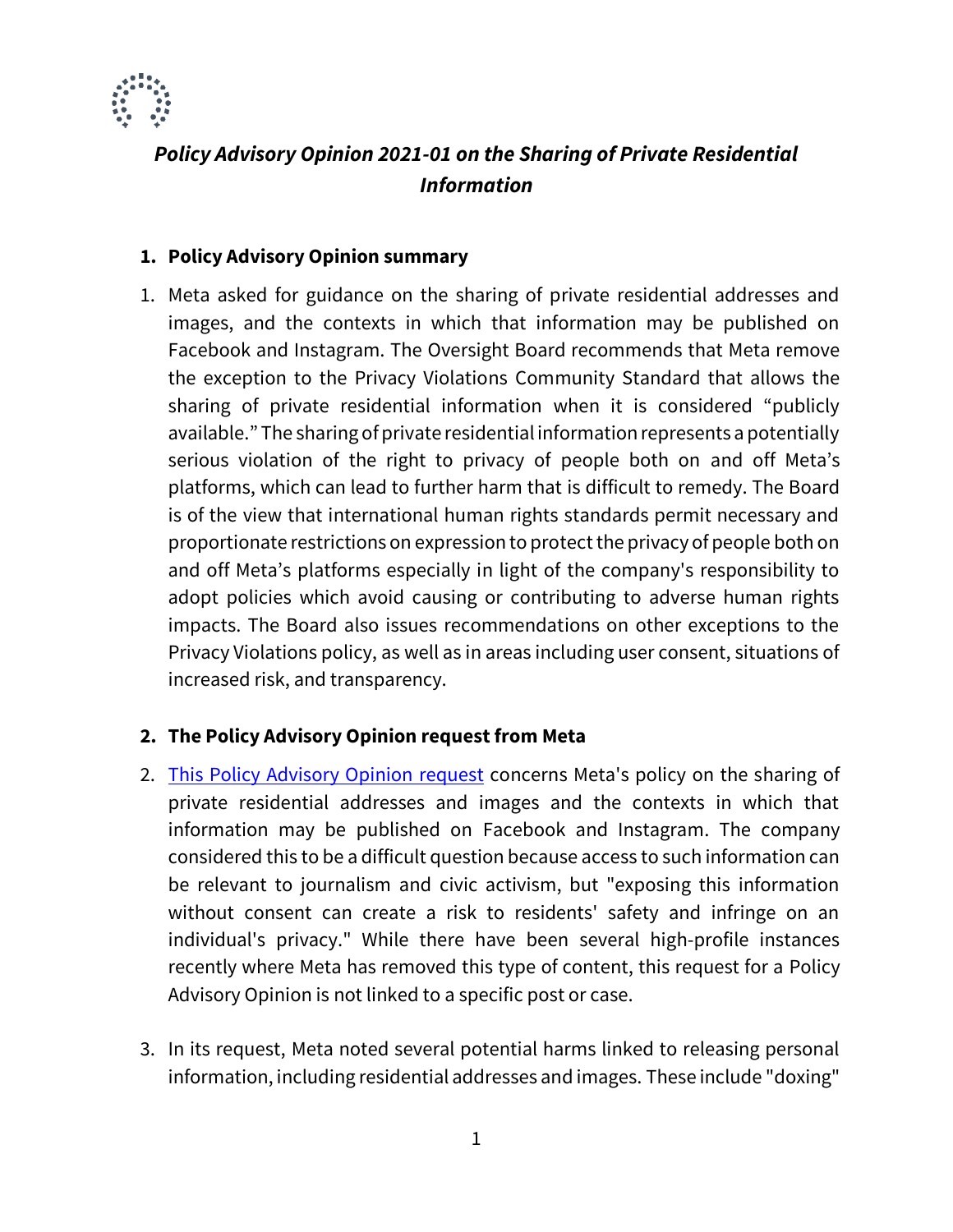

(which refers to the release of documents, abbreviated as "dox"). Doxing can be defined as the act of revealing identifying information about someone online, such as their real name, home address, workplace, phone, financial, and other personal information (UN Special Rapporteur on violence against women, report [A/HRC/38/47,](https://undocs.org/en/A/HRC/38/47) 2018, para. 36). It includes situations where personal information and data retrieved by a person is made public with malicious intent, interfering with the right to privacy. Meta states that doxing behavior can have negative realworld consequences such as swatting (a wrong-premises police raid) and being targeted for harassment, stalking or violence.

4. The company highlighted that both human rights and tech experts indicate that doxing and other forms of online harassment disproportionately affect women and girls, as well as other at-risk people.

## **2.1. Policy status quo**

- 5. Under the current Facebook [Privacy Violations Community Standard](https://transparency.fb.com/policies/community-standards/privacy-violations-image-privacy-rights/) ("Privacy Violations policy") users should not share "personally identifiable information about yourself or others," including addresses, "except when shared or solicited to promote charitable causes, find missing people, animals, or objects, or contact business service providers." This also includes "private information" such as "imagery that displays the external view of private residences if *all* of the following conditions apply":
	- *"The residence is a single-family home, or the resident's unit number is identified in the image/caption.*
	- *The city/neighborhood or GPS pin (for example, a pin from Google Maps) are identified.*
	- *The content identifies the resident(s).*
	- *That same resident objects to the exposure of their private residence, or there is context of organizing protests against the resident (This does not include embassies that also serve as residences)."*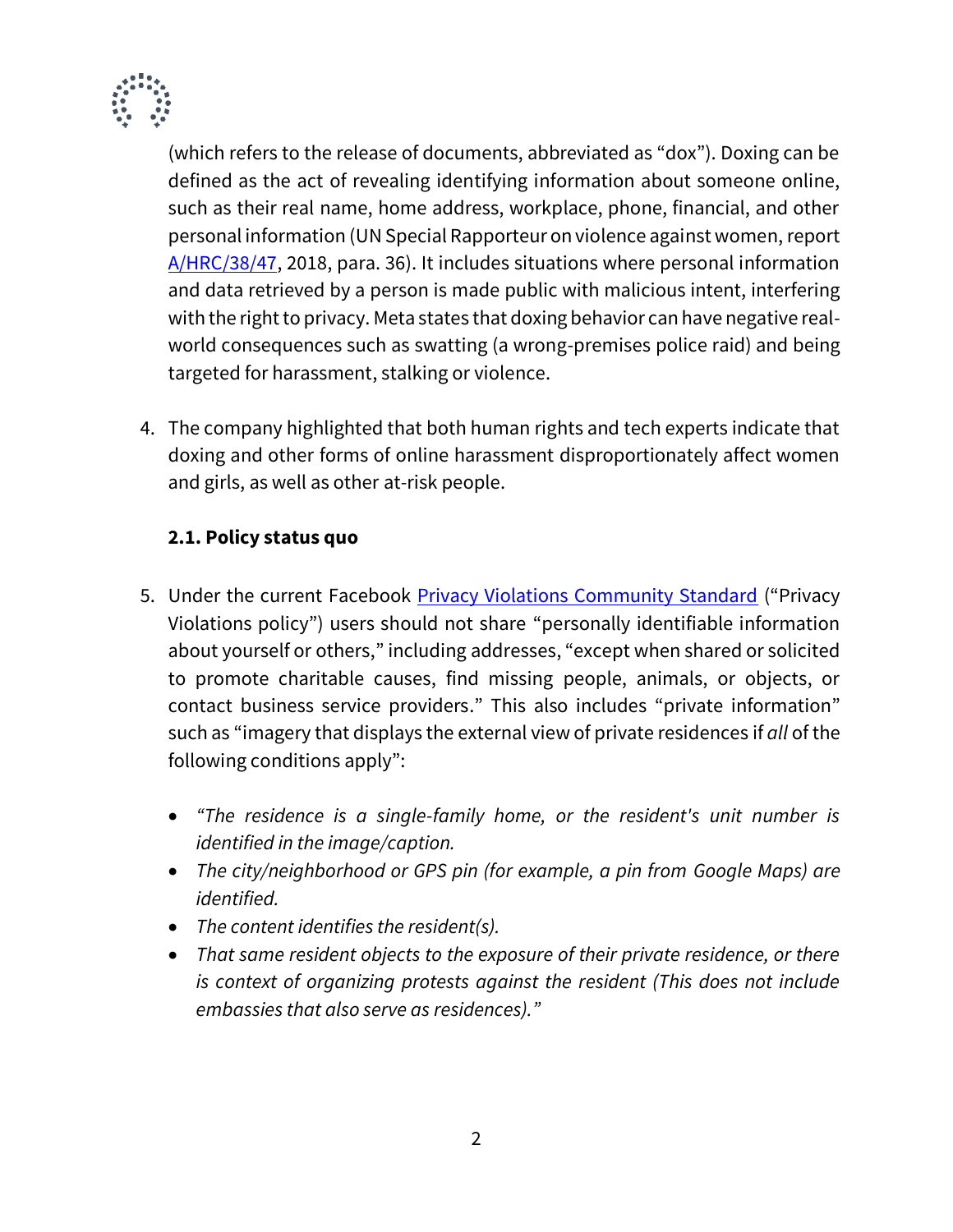

- 6. Under Instagram's Community Guidelines, users should "respect other members of the Instagram community", including by refraining from posting "personal information meant to blackmail or harass someone." There is no link provided to the Facebook Community Standards, which are more comprehensive and which generally apply on Instagram as well.
- 7. In the rationale of the Facebook Privacy Violations policy, Meta explains that "private information may become publicly available through news coverage, court filings, press releases, or other sources." When that happens, Meta may allow the information to be posted. That is, if a person's address is considered "publicly available," images will be permitted on Facebook and on Instagram identifying that individual with an address. Similarly, residential imagery will also be permitted on Facebook and on Instagram, even when the conditions mentioned above are fulfilled, if it is considered "publicly available."
- 8. Meta's [internal guidance](https://oversightboard.com/attachment/3397065403885032/) provided to content reviewers states that information "published by at least five news outlets" is no longer private information for the purposes of the Facebook Privacy Violations policy. The document further specifies that the following types of sources fall within the current definition of sources of "publicly available information" enforced by the company: "financial records or statements of an organization that are published by the organization itself"; "court records unless filed under seal"; "information from professional and business licenses"; "information from sex offender registries" and "information from press releases from governments, government agencies, or law enforcement." According to the internal guidance the Board had access to, a number of information sources that may be available to anyone, such as deeds, residential addresses and images advertised on real estate websites/marketing materials, and police reports, are excluded from the definition of sources of "publicly available information."
- 9. In its exchanges with the Board, Meta mentioned that the Privacy Violations policy "applies equally to all Facebook users around the world." According to the company, exchanges with trusted partners inform policy development, but the rules do not change based on local context. In case a post violates local data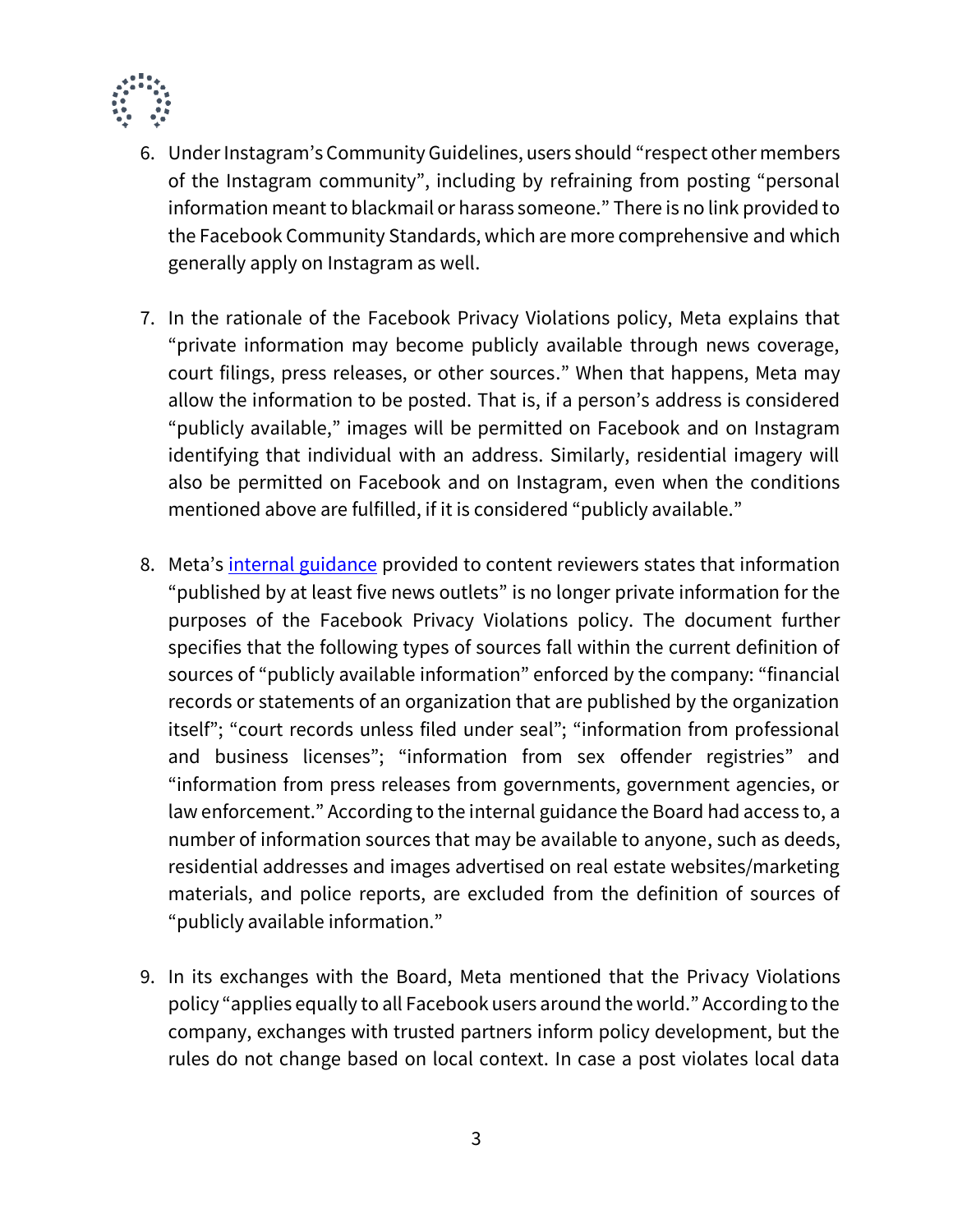

protection/privacy laws, but not Facebook's Privacy Violations policy, its availability may be restricted in the country if "it is alleged to be illegal provided that the report is legally valid and consistent with human rights standards."

## **2.2. Meta's questions to the Board**

10.Meta asked for guidance on "what should render private information 'publicly available,'" which means that it can be posted on Facebook and on Instagram. Meta requested the Board's opinion on sources that are "not easily accessible or trustworthy," and if and how it should exclude any sources to determine whether information has become public. Additionally, Meta has asked the Board whether, in some circumstances, it should remove personal information even if this is already publicly available or was "simultaneously posted to multiple places." Finally, the company asked whether personal information should be removed from Facebook and Instagram despite its public availability, "for example in news media, government records, or the dark web" because "it creates a heightened safety risk that compels [Meta] to remove the information."

## **3. External engagement**

11.Over the course of this Policy Advisory Opinion, the Oversight Board engaged both with stakeholders and with Meta in many different ways.

## **3.1 Stakeholder engagement**

- 12. The Oversight Board received 43 public comments related to this Policy Advisory Opinion. Three of the comments were from Asia Pacific & Oceania, one from Central & South Asia, eight from Europe, one from Latin America & Caribbean, one from the Middle East and North Africa, and 29 from the United States & Canada.
- 13. The submissions covered themes including: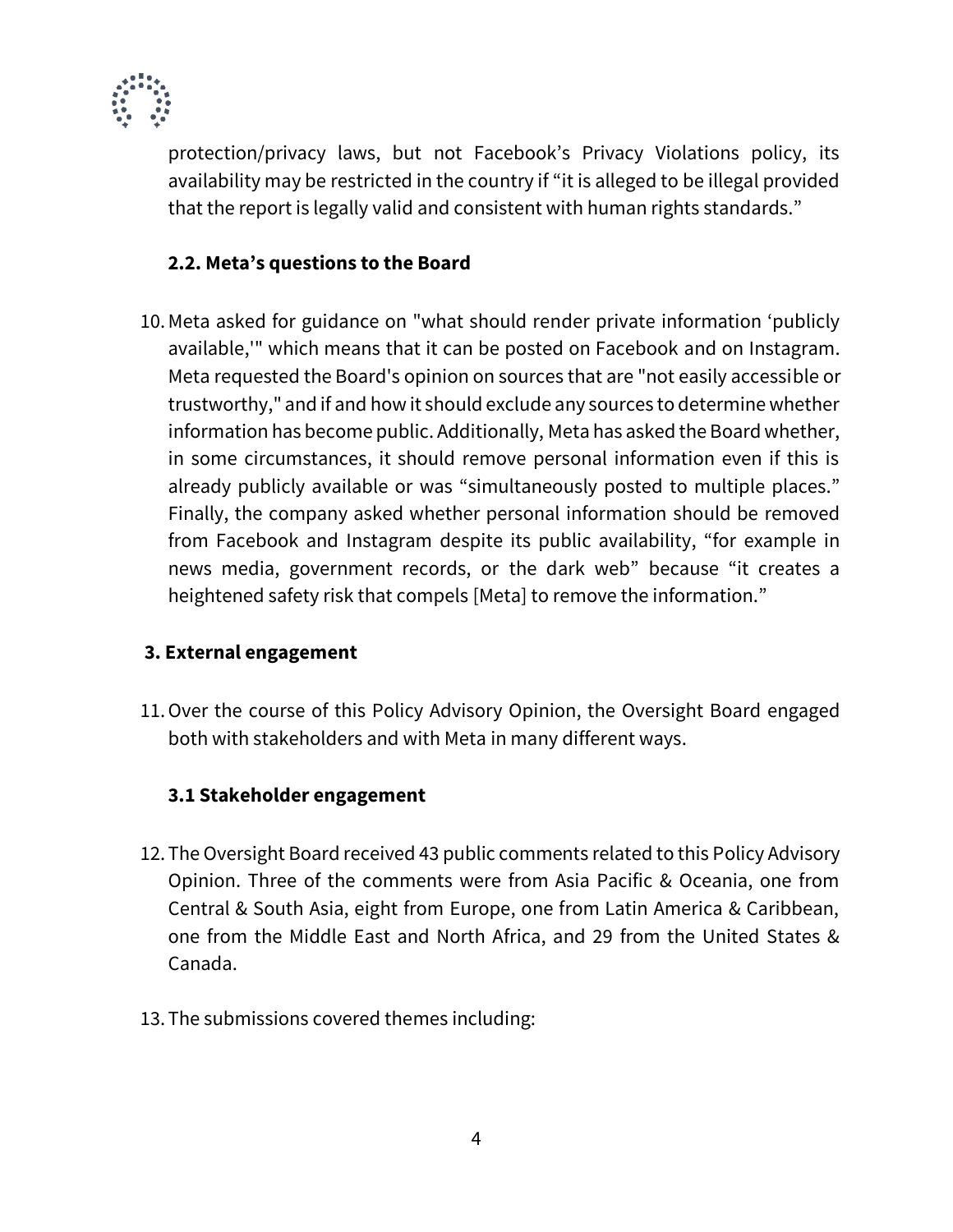

- The safety risks involved in allowing private information to be published on the platform without the consent of the people affected;
- How doxing is used as a way of silencing and coercing people;
- How women, LGBTQIA+ people and other minorities, as well as journalists, are more likely to be targeted by doxing and be at risk of violence;
- How the reproduction of information that enters the public domain may still interfere with people's right to privacy;
- The importance of allowing the publication of private information about public figures under some circumstances;
- The need to balance risks to the safety of people affected by the sharing of private information with the value in disclosing information related to matters of public concern and to the right to protest; and
- The risk of overenforcement in case Meta relies extensively on artificial intelligence when enforcing the privacy violations policy.
- 14. To read public comments submitted for this case, please click [here.](https://oversightboard.com/attachment/414420530486456/)
- 15. The Board engaged in further stakeholder consultations for this Policy Advisory Opinion:
	- The Board commissioned research from two organizations with expertise in privacy and human rights, which covered the following issues: (i) the effects of doxing, including case studies of online and off-line violence and other harms occasioned by the deliberate disclosure of residential information on social media platforms; and (ii) data protection laws, including national legal standards for the protection of residential information.
	- The Board held one workshop on September 20, 2021 with 25 participants and one workshop on October 7, 2021 with 31 participants. Workshop participants were selected considering diversity (including geography and gender). The Board prioritized those impacted by and with expertise on the relevant content policies.

## **3.2 Meta engagement**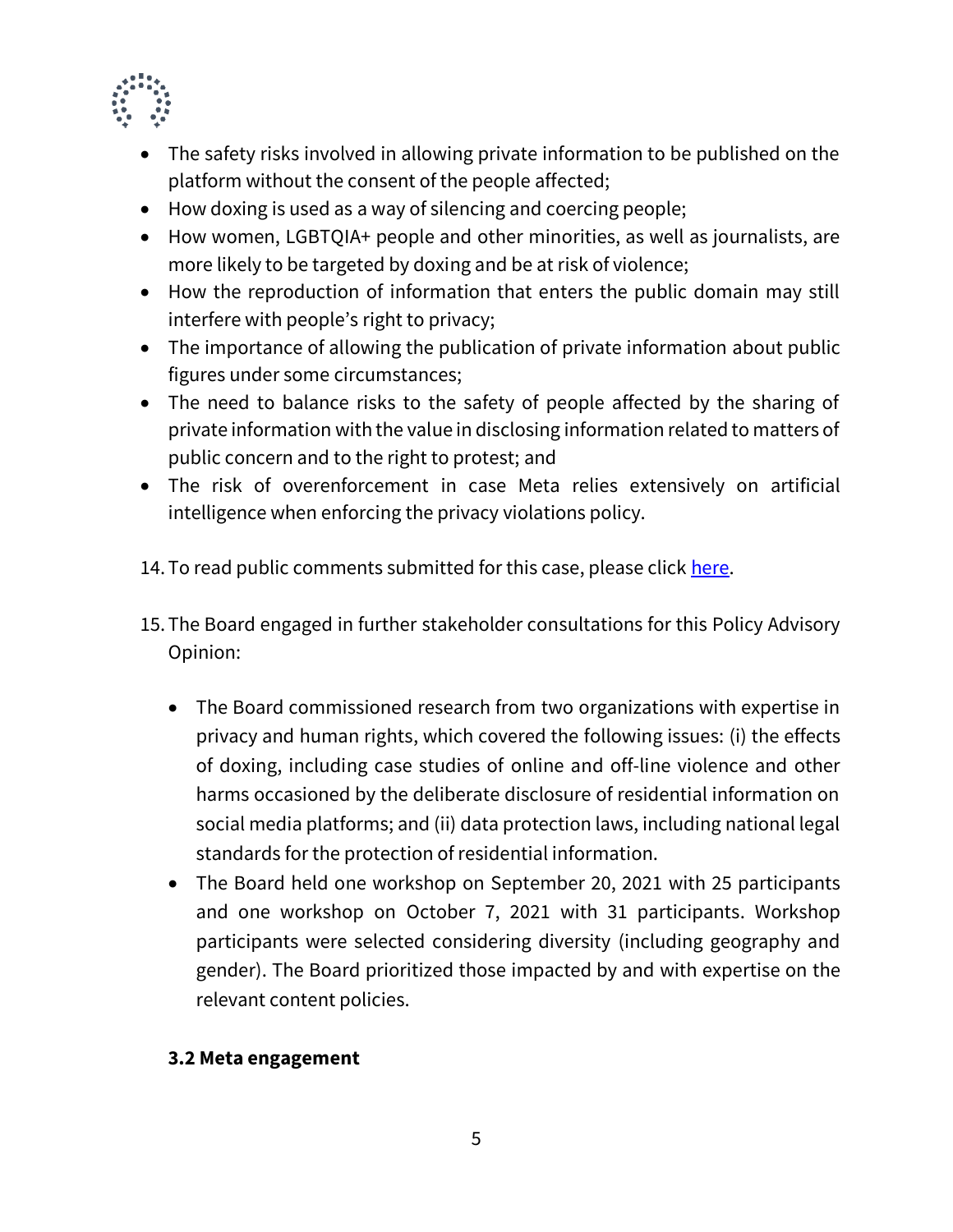

- 16. The Board originally submitted 16 questions to Meta on July 2, 2021, which were answered by the company in a 'Question & Answer' session held on July 9, 2021. Following that meeting, the Board submitted seven follow-up questions. On July 30, 2021, Meta responded to the 23 questions in writing: 20 were answers in full, whereas three were partially answered and one Meta claimed it was not able to answer because the data requested was "not technically feasible to provide." The company then held a second 'Question & Answer' session on August 11, 2021. On October 28, 2021, the Board sent Meta three additional questions, to which the company responded in writing on November 3, 2021. Meta partially answered all three.
- 17. The Board submitted questions about: Meta's stakeholder consultation process in the development of the Privacy Violations policy; how Meta interprets and enforces this policy; the use of automation in the enforcement of the policy; account level enforcement for violations of this policy; the application of policy exceptions, "spirit of the policy" and "newsworthiness," to content that otherwise violates the Privacy Violations policy; and cases involving controversial or difficult applications of this policy.

## **4. Oversight Board Policy Advisory Opinion**

- 18. On 16 March 2021, [Meta announced](https://about.fb.com/news/2021/03/our-commitment-to-human-rights/) it[s Corporate Human Rights Policy,](https://about.fb.com/wp-content/uploads/2021/03/Facebooks-Corporate-Human-Rights-Policy.pdf) where it outlines its commitments to respecting rights in accordance with the UN Guiding **[Principles on Business and Human Rights](https://www.ohchr.org/documents/publications/guidingprinciplesbusinesshr_en.pdf) (UNGPs). The UNGPs, endorsed by the** UN Human Rights Council in 2011, establish a voluntary framework for the human rights responsibilities of private businesses. As a global corporation committed to the UNGPs, Meta must respect international human rights standards wherever it operates. The Board's Policy Advisory Opinion is intended to improve the company's adherence to the human rights standards it has committed to respecting.
- 19.Article 19 of the International Covenant on Civil and Political Rights (ICCPR) provides broad protection for freedom of expression through any media and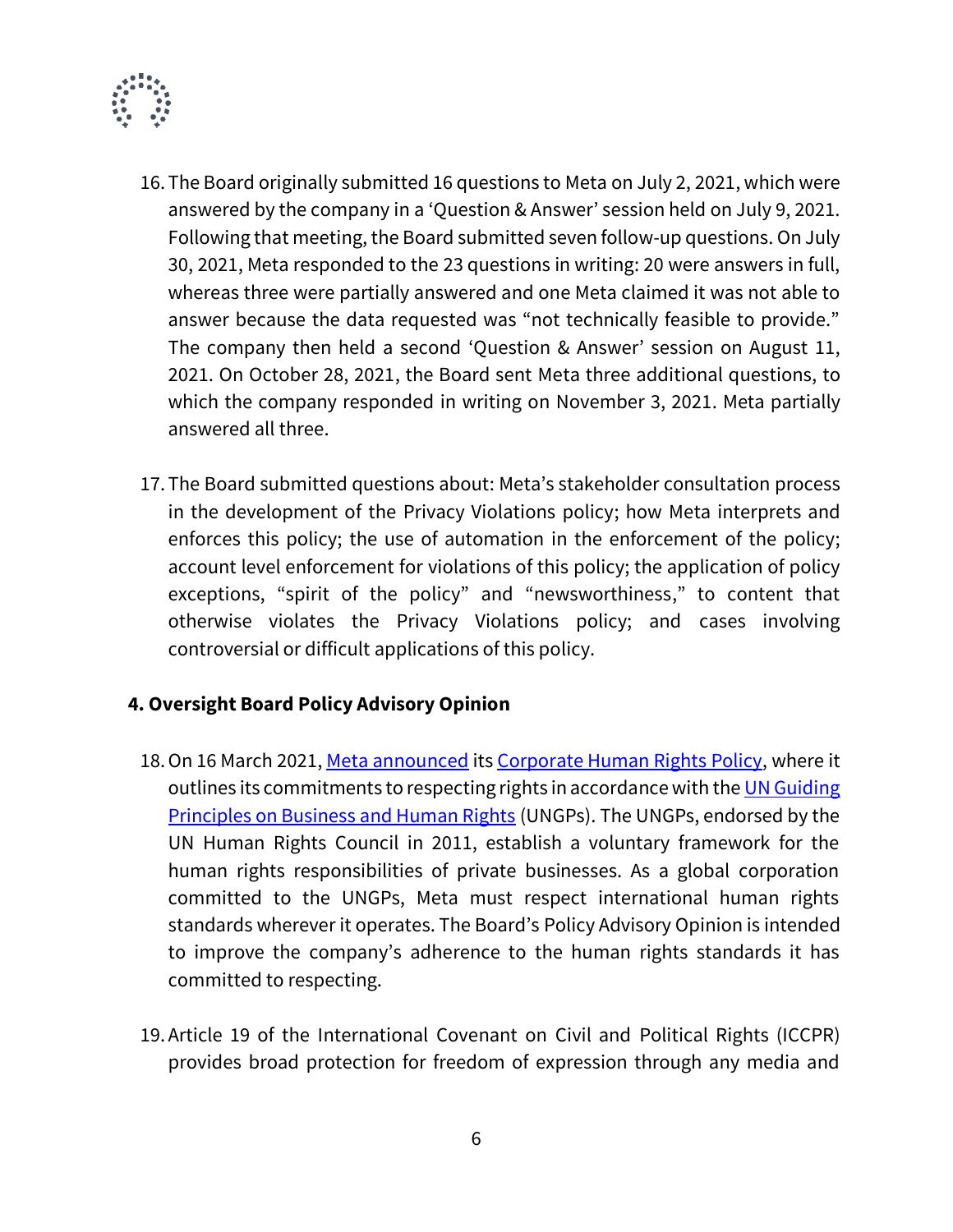

regardless of frontiers. Sharing private residential information on Meta's platforms engages the right to freedom of expression, as protected under Article 19, para. 2 of the ICCPR. This right extends to ideas and opinions of all kinds, including "political discourse," commentary on "public affairs" and "journalism" (UN Human Rights Committee[, General Comment 34,](https://undocs.org/CCPR/C/GC/34) 2011, para. 11). Article 19's protection is "particularly high" for "public debate in a democratic society concerning figures in the public and political domain" (*Ibid*., para. 34). Additionally, the sharing of residential information engages not only freedom of the press, but also users' right to seek and receive information "as a corollary of the specific function of a journalist and/or editor to impart information" (UN Human Rights Committee, [Communication 1334/2004](https://juris.ohchr.org/Search/Details/1486), Mavlonov and Sa'di v. Uzbekistan, 2009, para. 8.4).

- 20.A rule that prohibits the sharing of private residential information on Meta's platforms can affect the right to freedom of expression. While fundamental, the right to freedom of expression is not absolute. Article 19, para. 3 of the ICCPR sets out the conditions for governments to impose permissible limitations on the right. The Board examined Facebook's Privacy Violations policy in light of such conditions and in accordance with Meta's human rights commitments.
- *I. Legality (clarity and accessibility of the rules)*
- 21.Article 19, para. 3 of the ICCPR requires any rules a state imposes to restrict expression to be clear, precise and publicly accessible (General comment 34, para. 25). People should have enough information to determine if and how their access to information may be limited. The Board has applied this principle to Meta's rulemaking in the Facebook Community Standards. In order to better align the Privacy Violation policy with legality standards, the Board issued recommendations seven, eight and nine explained in detail in section 4.1. below.
- *II. Legitimate aim*
- 22.Any restriction on expression should pursue one of the legitimate aims listed in the ICCPR, which include the "rights of others." Facebook's Privacy Violations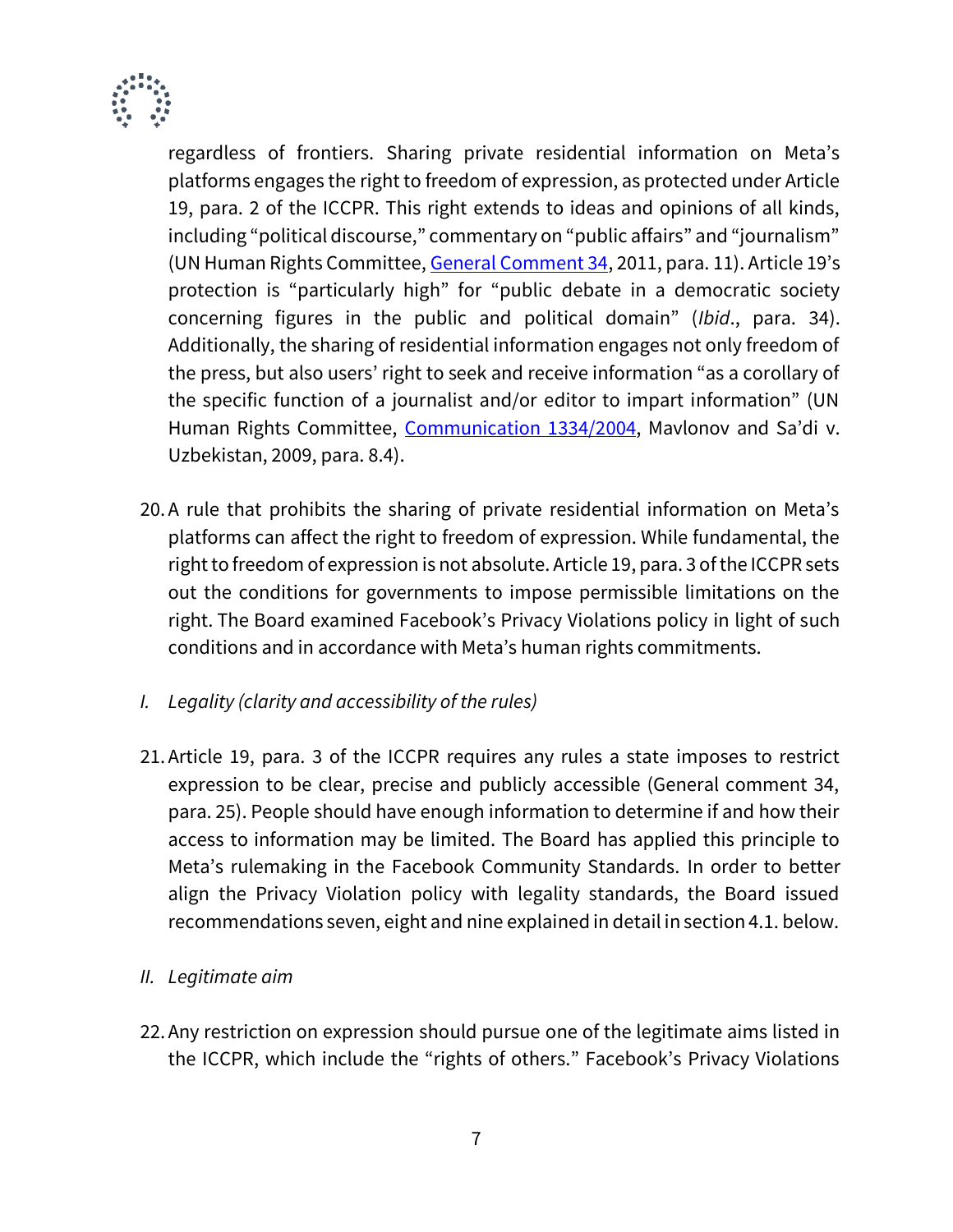

policy generally pursues the legitimate aim of protecting the rights of others (General Comment No. 34, para. 28) to privacy and home (Article 17 of the ICCPR). Additionally, this policy could pursue the legitimate aim of protecting the rights of others to mental integrity (Article 12 of the ICESCR) and to life (Article 6 of the ICCPR), depending on the circumstances.

- *III. Necessity and proportionality*
- 23. Any restrictions on freedom of expression "must be appropriate to achieve their protective function; they must be the least intrusive instrument amongst those which might achieve their protective function; they must be proportionate to the interest to be protected" (General Comment 34, para. 34).
- 24. The Oversight Board understands that the sharing of private residential addresses and images may represent a potentially serious violation of the right to privacy of both people on and off Meta's platforms, which can lead to further harm. Once this information is shared, those harms are very difficult to remedy. The potential for harm is especially context specific, and it is challenging to develop objective and universal indicators to allow content moderators to distinguish the sharing of content that would be harmful from shares that would be innocuous. This is why the Board believes that the Privacy Violations policy should be more protective of privacy.
- 25. The right to privacy is vital to the exercise of human rights online and offline. It "plays a key role for the realization of a broad spectrum of human rights" (United Nations High Commissioner for Human Rights, Report on the right to privacy in the digital age,  $A/HRC/39/29$ , 2018, para. 11), ranging from freedom of expression (UN Special Rapporteur on freedom of opinion and expression, reports:  $A/HRC/23/40$ , 2013 and  $A/HRC/29/32$ , 2015, para. 15) and freedom of association and assembly (UN Special Rapporteur on the rights to freedom of peaceful assembly, reports:  $A/HRC/31/66$ , 2016, paras. 73–78 and  $A/72/135$ , 2017, paras. 47–50) to the right to equality and non-discrimination.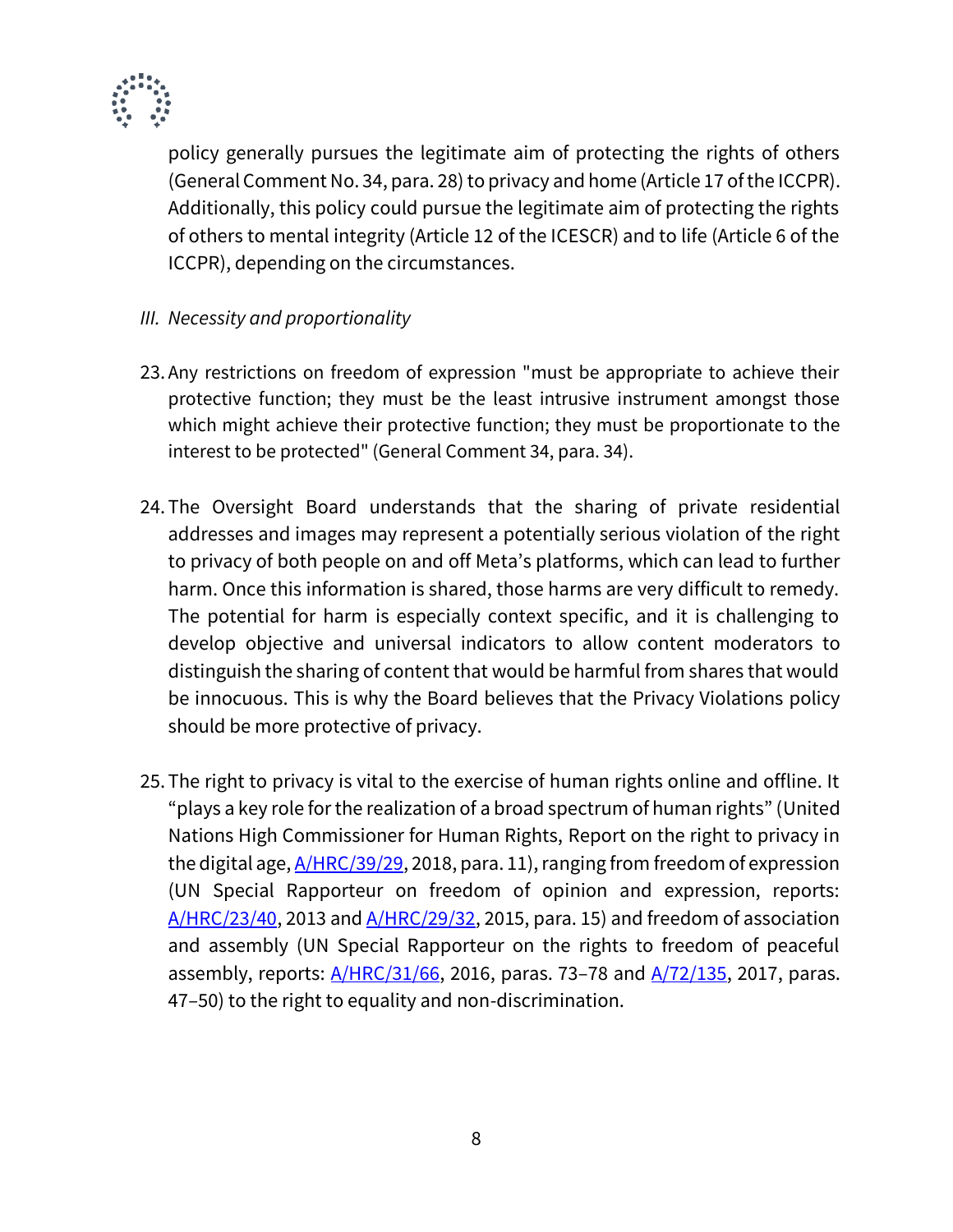

- 26. The sharing of private residential addresses and imagery may expose people to doxing – which may disproportionately affect women, children, LGBTQIA+ people, racial, religious and political minorities, as well as journalists and human rights defenders. Doxing may result in emotional distress, harassment, intimidation, social stigma and isolation, self-censorship, loss of employment, and even physical harm or death, depending on the circumstances. Thus, it has a further impact on a range of rights, including privacy, freedom of expression, physical and mental integrity, safety, freedom of association and assembly, work, health, equality and non-discrimination. Consequences may vary depending on the affected person's situation. These situational factors include the country they live in, the extent to which national law and law enforcement practices give protection against these forms of abuse, as well as societal attitudes towards these forms of privacy infringements and their consequences. Doxing also may impact family members and co-habitants of a targeted person, as well as neighbors who may live in the same or proximate buildings. Facebook's Privacy Violations policy largely reflects an expectation that people ought not be harassed at their private homes.
- 27. International human rights standards permit necessary and proportionate restrictions on expression for the protection of privacy of people both on and off Meta's platforms – a legitimate aim for restriction – especially in light of the Meta's responsibility to adopt policies to avoid causing or contributing to adverse human rights impacts (UNGPs, Principle 13).
- 28. The Board has considered a number of policy options when approaching Meta's Policy Advisory Opinion request. The Board favors narrowing the exceptions to this policy, which would mean Meta would become more protective of private residential information of people both on and off Meta's platforms.

## **4.1 Recommendations on Content Policy**

*Recommendation one: removing the "publicly available" policy exception. Meta should remove the exception that allows the sharing of private residential information (both images that currently fulfill the Privacy Violations policy's criteria for takedown and*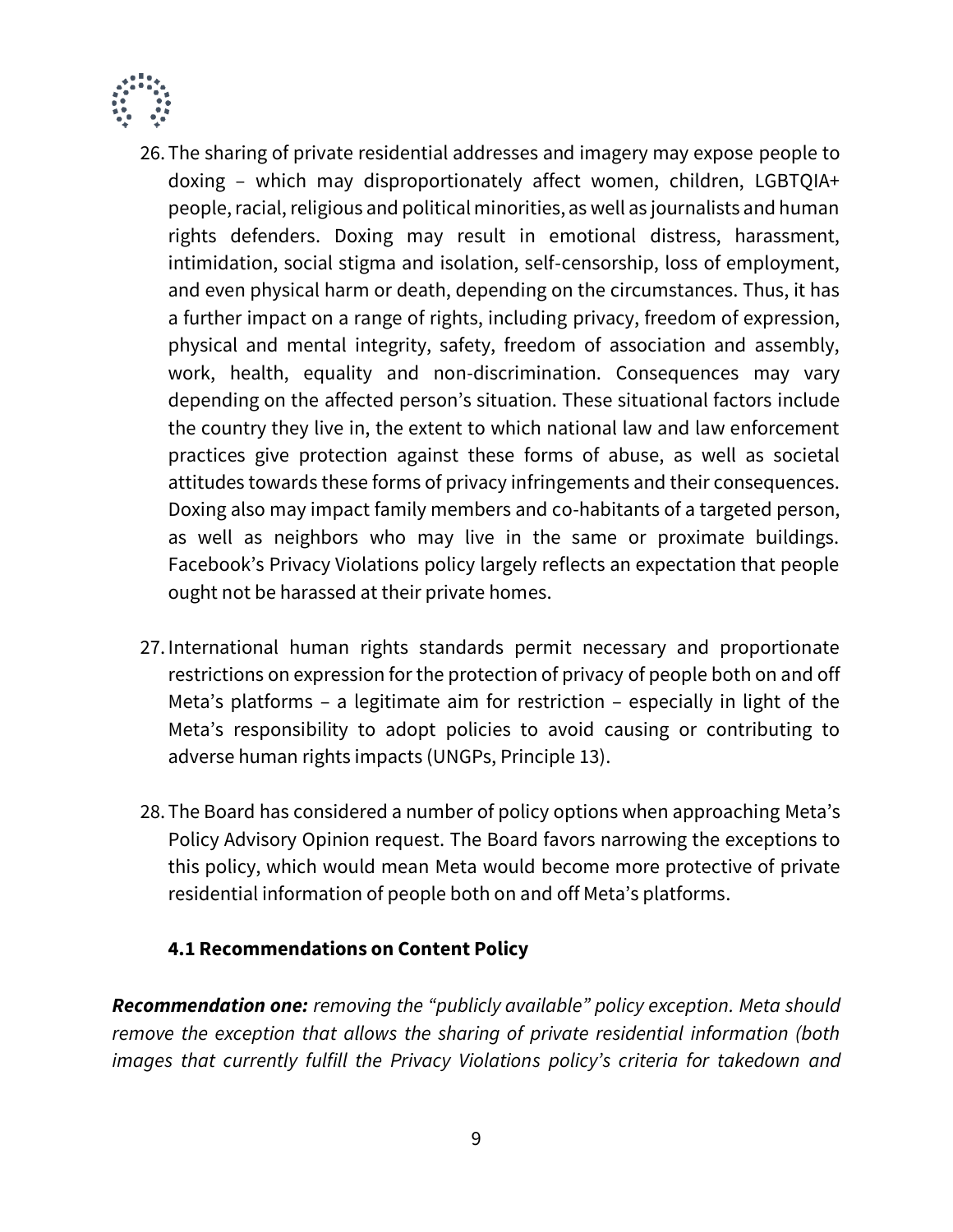

*addresses) when considered "publicly available". This means Meta would no longer allow otherwise violating content on Facebook and on Instagram if "published by at least five news outlets" or if it contains residential addresses or imagery from financial records or statements of an organization, court records, professional and business licenses, sex offender registries or press releases from government agencies, or law enforcement. The Board will consider this implemented when Meta modifies its Internal Implementation Standards and its content policies.*

- 29. The Board understands that Facebook and Instagram enable users to reach a much wider audience, more quickly and more efficiently, than other forms of communication. Public records and other sources of what could be considered "publicly available" information still require resources and effort to be accessed by the general public. When that information reaches social media, however, it may be shared and accessed on a much bigger scale, which significantly increases the risk of harm as a result. In its exchanges with the Board, Meta highlighted that a "persistent concern" is "ensuring that the 'publicly available' definition does not exempt content from removal that poses a risk of offline harm." The Board proposes entirely removing the "publicly available" exception for sharing of both private residential addresses and images that meet the criteria listed under "Policy status quo."
- 30. The Board considered that removing the "publicly available" exception may reduce the amount of content allowed under the Privacy Violations policy, prompting Meta to take down more news articles, including those that discuss issues of public interest. This may add to the more general concerns of interference of social media – and Facebook and Instagram, specifically – with journalism and news producers' modes of operation. Meta's platforms are such powerful distribution mechanisms for content that their rules may excessively influence news reporting by causing media outlets to change their coverage choices or to reduce the amount of information included in their articles in order to avoid removals and account-level restrictions, including suspension.
- 31.Allowing people to engage in, and with, journalism through social media is important to maintaining transparency and accountability around public affairs.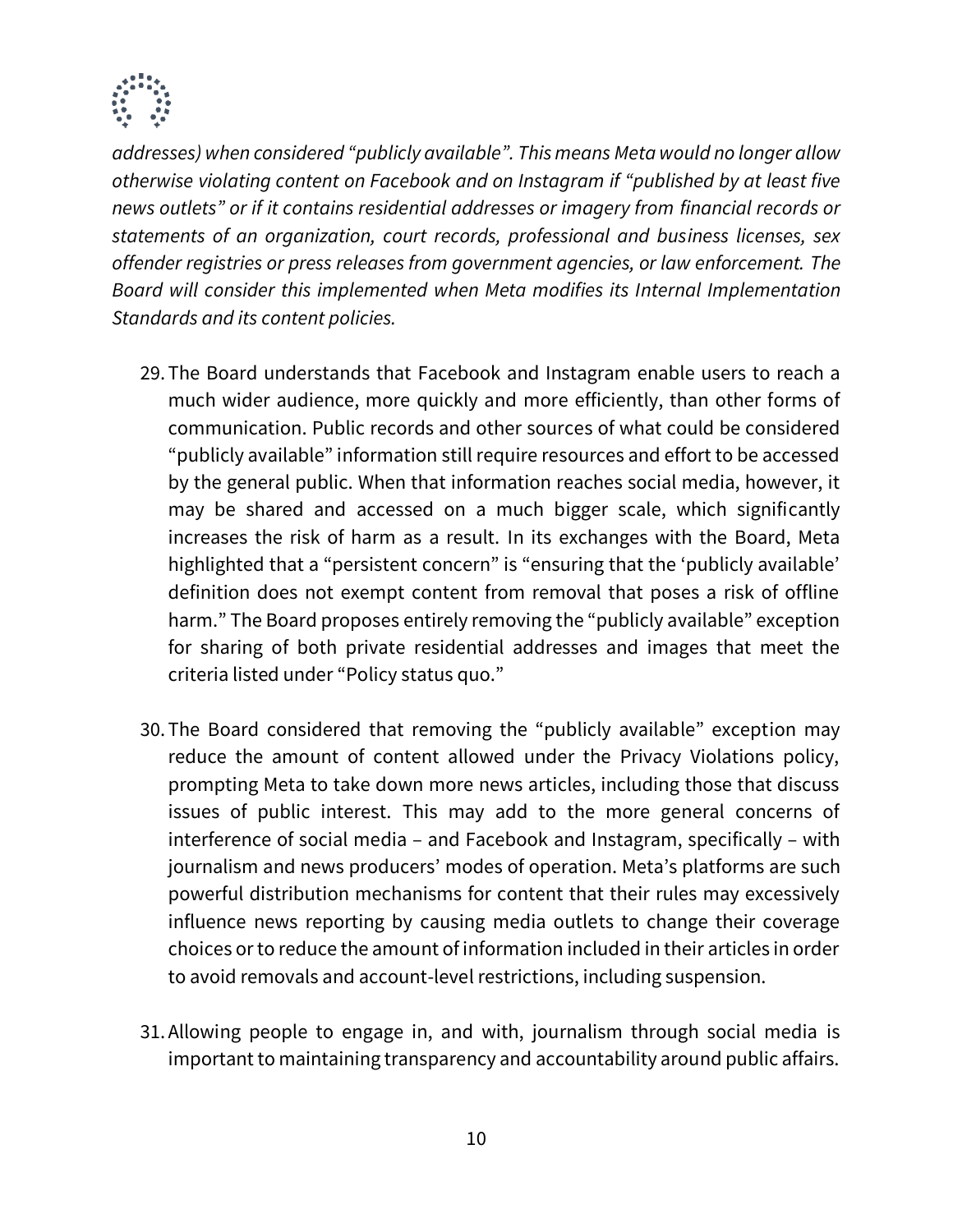

Placing constraints on journalistic reporting may have chilling effects on journalism, be it citizen or traditional journalism, thus making it more difficult for users to access and share information on matters of public interest. The Board notes that social media plays an important role in providing a platform for all people, including journalists, to share information about matters of public concern, which may legitimately include addresses and/or images of residences – for instance, in investigations of corruption, tax evasion, money laundering and other criminal activities, in particular where property has been attained through such activities. However, the Board found the cases where public interest in the sharing of news articles with private residential addresses outweighs the risk of harm to be exceptional.

32. In the view of the Board, cases mentioned in the paragraph above can be dealt with through the **newsworthiness exception**, when frequently and consistently applied to newsworthy content posted on Meta's platforms. In rare cases, Meta allows content on Facebook or Instagram if "it's newsworthy and if keeping it visible is in the public interest, even if the content violates the Facebook Community Standards or Instagram Community Guidelines." In order to apply the newsworthiness exception Meta's policy team assesses the public interest of expression against the risk of harm from allowing violating content on the platform. The exception is not applied on the basis of the identity of the speaker as a journalist or media outlet, but instead on the nature of the content. The Board finds this approach to be appropriate when determining the public interest in the publication of otherwise violating content. If Meta applies this exception consistently across cases involving the sharing of private residential information, the risk of Facebook and Instagram interfering with news producers' modes of operation and users' access to information should be less significant. It is important to note that the Board did not find the public availability of content to be a good proxy for newsworthiness for the purpose of keeping private residential information on Facebook and Instagram. When applying the "publicly available" exception, Meta currently allows information "published by at least five media outlets." "Media outlets" is a broad concept that encompass news organizations that may not necessarily adopt ethical journalism standards. Also, the "five media outlets"-rule is fairly easy to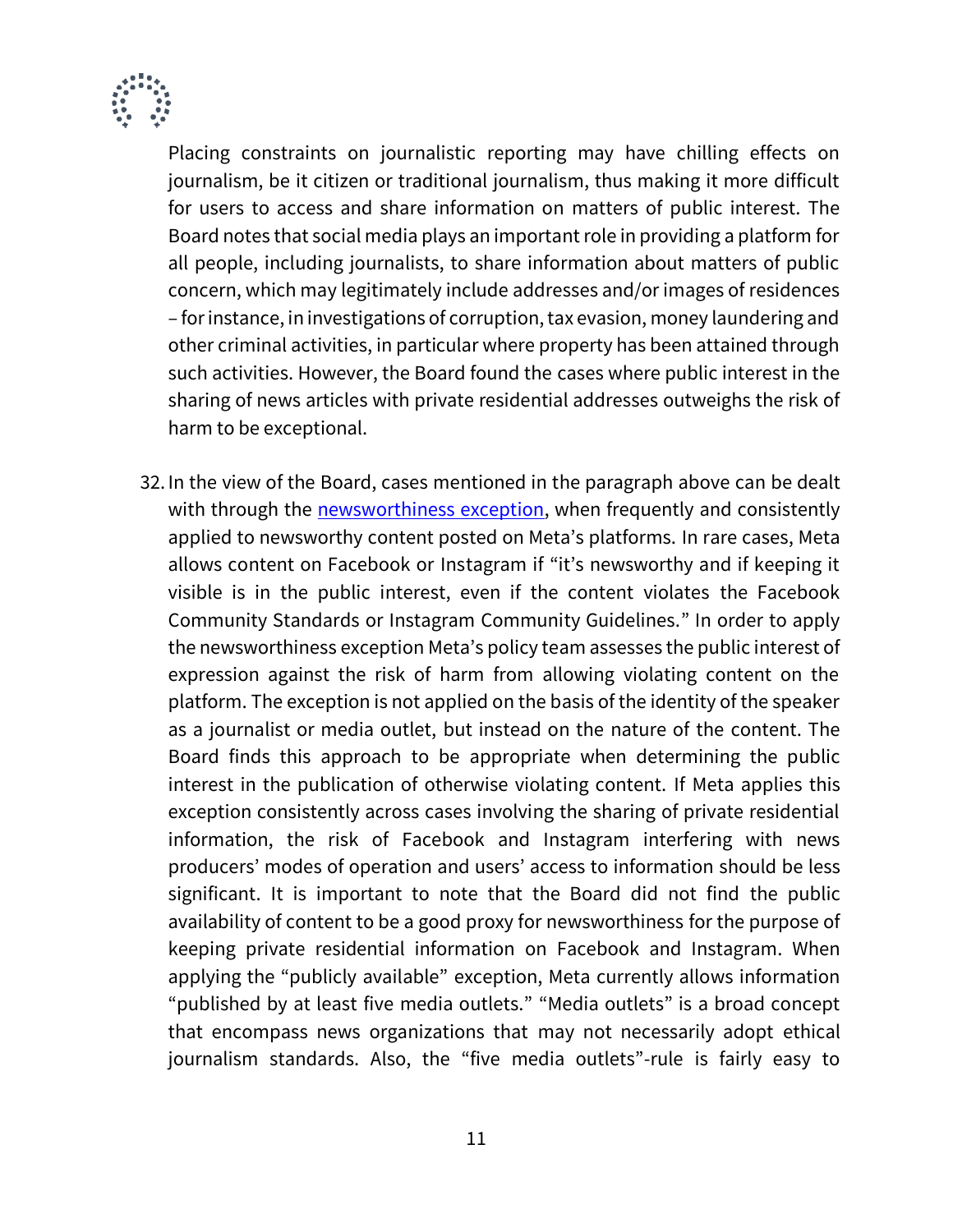

circumvent – malicious agents could simulate the existence of news articles with private residential information for the content to remain on Meta's platforms. Finally, when enforcing the "publicly available" exception, content reviewers do not assess the risk of harm associated with a particular piece of content, which may lead to potentially harmful content remaining on Meta's platforms. The newsworthiness exception, on the other hand, is applied by Meta's policy team following an assessment of the content's risk of harm.

33. In line with ICCPR Article 19, para. 3's necessity requirement, the Board considered potentially less invasive options, such as recommending that Meta narrow down the "publicly available" exception by only excluding information "published by at least five media outlets." It also considered recommending Meta to add friction to "publicly available" private residential addresses and images, by placing a warning screen over it, or to make such content less visible, or by downranking it. While these alternative approaches would have less impact over content circulating on Meta's platforms, the Board has concluded they would not be sufficient to prevent harms to the privacy and safety of people both on and off Meta's platforms, and could have unintended consequences.

*Recommendation two: Making sure the newsworthiness exception is consistently applied. Meta should develop and publicize clear criteria for content reviewers to escalate for additional review of public interest content that potentially violates the Community Standards but may be eligible for the newsworthiness exception, as previously recommended in case decision 2021-010-FB-UA. These criteria should cover, in addition to large protests as highlighted in Recommendation No. 3 from case decision 2021-010-FB-UA, content that shares information on investigations of corruption, tax evasion, money laundering and other criminal activities, in particular where property has been attained through such activities. The Board will consider this implemented when Meta publicly shares these escalation criteria.*

34. In order for Meta to consistently and effectively apply the newsworthiness exception, including across cases involving the sharing of private residential information, the Board reiterates Recommendation No. 3 from case decision [2021-010-FB-UA](https://oversightboard.com/decision/FB-E5M6QZGA/) where the Board stated that Meta should "develop and publicize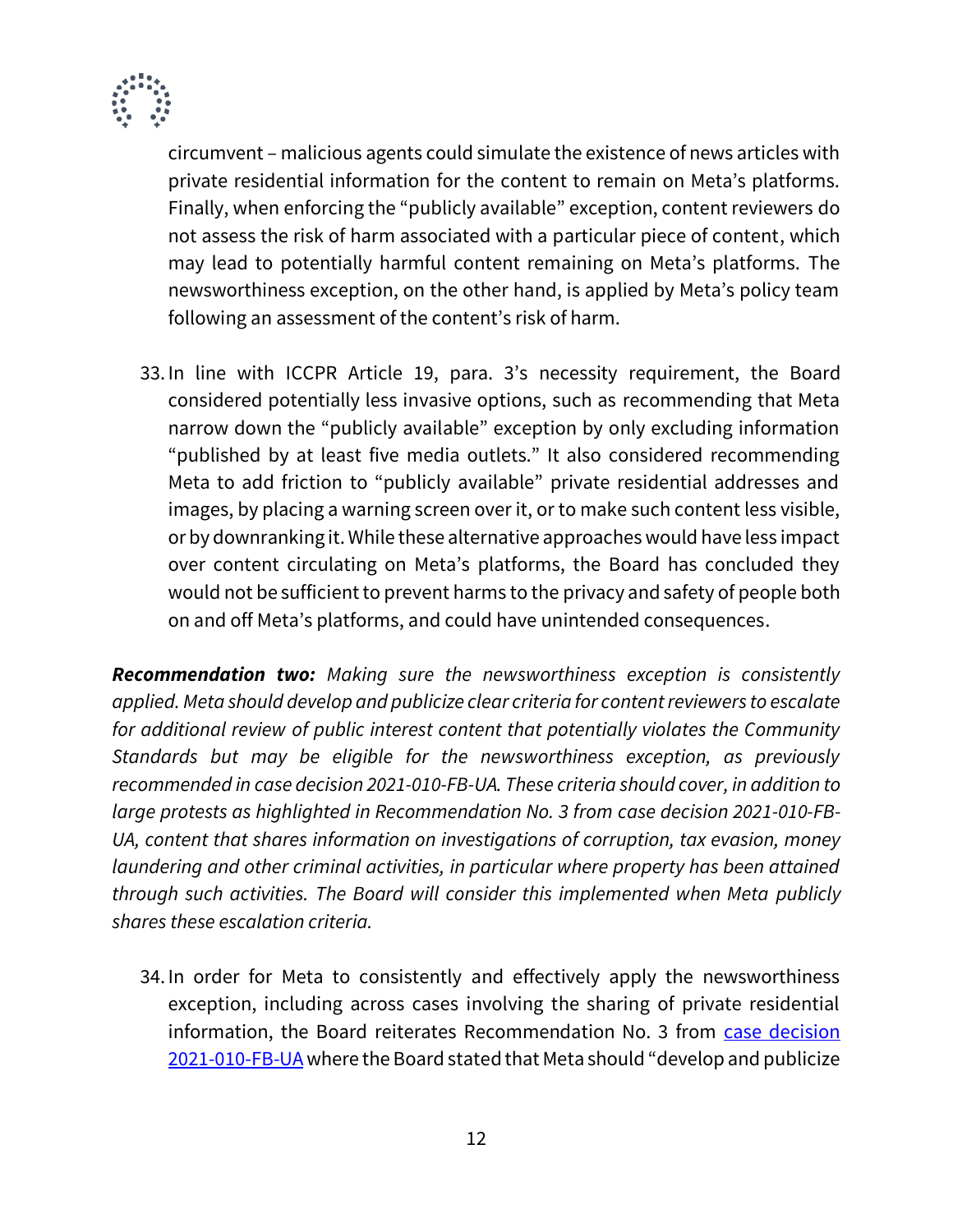

clear criteria for content reviewers to escalate for additional review public interest content that potentially violates the Community Standards but may be eligible for the newsworthiness allowance."

35. In its response to this recommendation, Meta described the criteria its policy experts use to determine when to apply the exception and stated the recommendation covered "work" it "already does." However, the Board's recommendation focused on clear criteria for moderators engaged in initial content review to identify and escalate content for review. In later exchanges with the Board, Meta explained that content found to be newsworthy by its policy team is escalated by reviewers due to other reasons – e.g., situation of crisis, or because deciding on the right outcome for a particular piece of content was too difficult – and then when the policy team analyzes the content, it may decide to apply the exception. In the Board's understanding, Meta's content reviewers are not provided with criteria to identify possible newsworthy content nor a clear mechanism to escalate content for newsworthiness review. For the newsworthiness exception to be consistently applied when public interest outweighs the risk of harm, Meta should implement Recommendation No. 3 of case decision 2021-010-FB-UA, reemphasized above. Given its discussion in multiple cases, the Board would like to explore the application of this exception in a Policy Advisory Opinion in the future.

*Recommendation three: keeping public interest information in the form of images on the platform [this does not apply to addresses]. Meta should allow the sharing of "imagery that displays the external view of private residences" when the property depicted is the focus of the news story, even when the following conditions listed in the Privacy Violations Community Standard are met ("the residence is a single-family home, or the resident's unit number is identified in the image/caption"; "the city/neighborhood or GPS pin" is identified; "the content identifies the resident(s)"; and "that same resident objects to the exposure of their private residence"). However, Meta should not allow the sharing of such information when there is a "context of organizing protests against the resident," that is, an attempt to organize protests in the future, and not news reporting on protests that have already taken place. The Board will consider this implemented when Meta modifies its content policies.*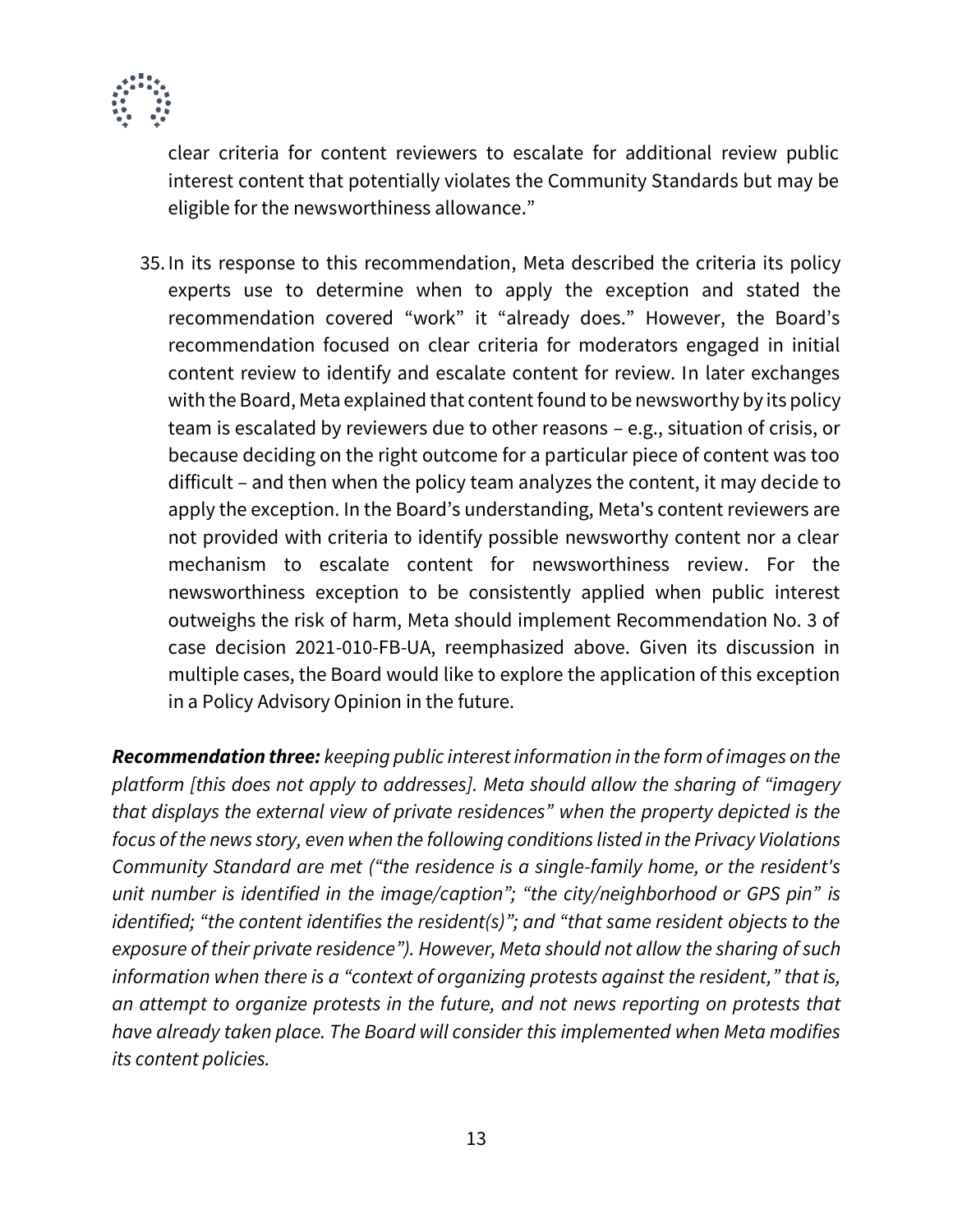

- 36. The Board notes that, when applying the newsworthiness exception to content that violates the Privacy Violations policy, Meta should take into consideration that the sharing of private residential addresses is more likely to result in harm to the privacy and safety of people on and off Meta's platforms than the sharing of residential images and less likely to be justified from a public interest perspective. This is also why the Board considers that Meta's platforms should have a policy exception only applicable to residential images. This would allow this type of content to stay on the platform in case the property depicted is the focus of the news story.
- 37.More generally, the sharing of images of private residences is most likely to warrant the newsworthiness exception when the residence itself — and not merely its identification of the location of the individual — is the topic of the news reporting. This would be the case of news articles featuring, for example, a politician who is accused of embezzlement after acquiring a lavish house; a candidate for office who lives outside the jurisdiction; or an advocate for reduced carbon consumption who owns residences with a large carbon footprint.
- 38. This policy exception for images is important since the newsworthiness exception is only applied in "very rare" cases according to Meta – on November 3, 2021, the company disclosed to the Board it applied the newsworthiness exception to content that otherwise violated the Privacy Violations policy "approximately five" times in the last 12 months. According to the company, its policy team technically "considers every piece of content that is escalated to them for potential newsworthiness, and that team handles thousands of escalations per year." If the policy against dissemination of private residential images is tightened and strengthened, the need for the exception discussed above increases in importance.

*Recommendation four: Allowing the organization of protests at publicly owned official residences. Meta should allow the publication of addresses and imagery of official residences provided to high-ranking government officials, such as heads of state, heads*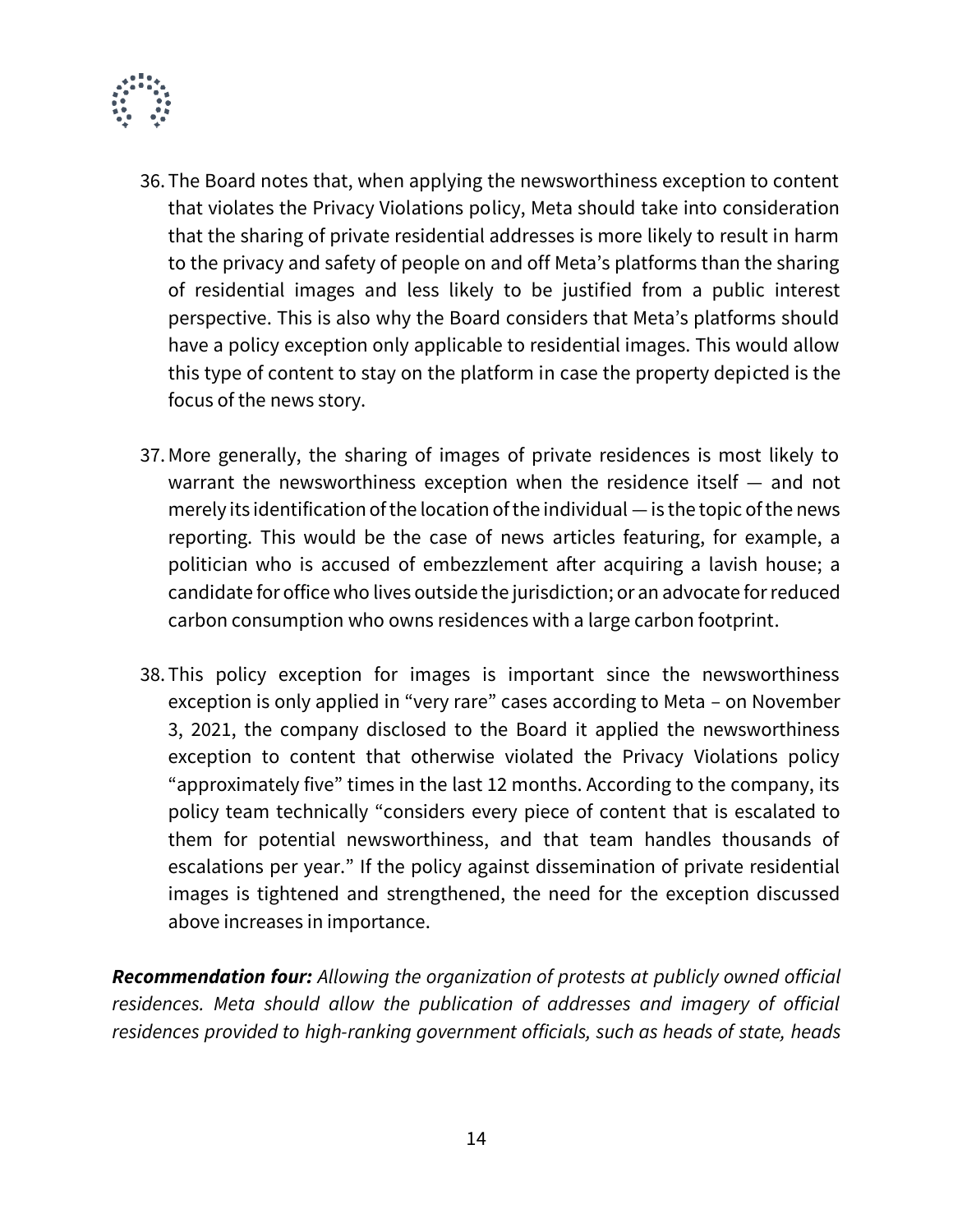

*of federal or local government, ambassadors and consuls. The Board will consider this implemented when Meta modifies its content policies.*

- 39. This policy discussion also engages users' right to peaceful assembly (protected by Article 21 ICCPR). Article 21 provides heightened protection for assemblies with a political message (UN Human Rights Committee, General Comment No. [37,](https://undocs.org/CCPR/C/GC/37) 2020, paras 32 and 49), and its protection extends to associated activities that take place online (*Ibid*., paras 6, and 34). The UN Human Rights Committee has further emphasized the role of journalists and human rights defenders and others monitoring or reporting on assemblies in amplifying the collective expression and associative power of protests (*Ibid*., paras 30 and 94). Interference with online communications about assemblies has been interpreted to impede the right to freedom of peaceful assembly (*Ibid.*, para. 10).
- 40. Facebook's Privacy Violations policy may affect users' ability to organize demonstrations against public figures (including government officials) in front of their residences (including publicly owned official residences of high-ranking government officials), as well as to, for instance, report on events that took place at these locations.
- 41.According to Meta, the company seeks to balance the Privacy Violations policy's effect on the organization of protests with the "publicly available" exception, which "allows the sharing of otherwise-violating private information when it is already in a legitimate source of publicly available information." Meta has assessed that the safety risk of sharing residential information outside the "publicly available" exception outweighs the risk of unnecessarily restricting certain forms of protest. Removing the "publicly available" exception as recommended by the Board would also lead to the removal of images of the official residences of high-ranking government officials, such as heads of state, heads of federal or local government, ambassadors and consuls (e.g. No. 10 Downing Street, the White House, the Kremlin and the Rashtrapati Bhavan may be considered "publicly available" addresses).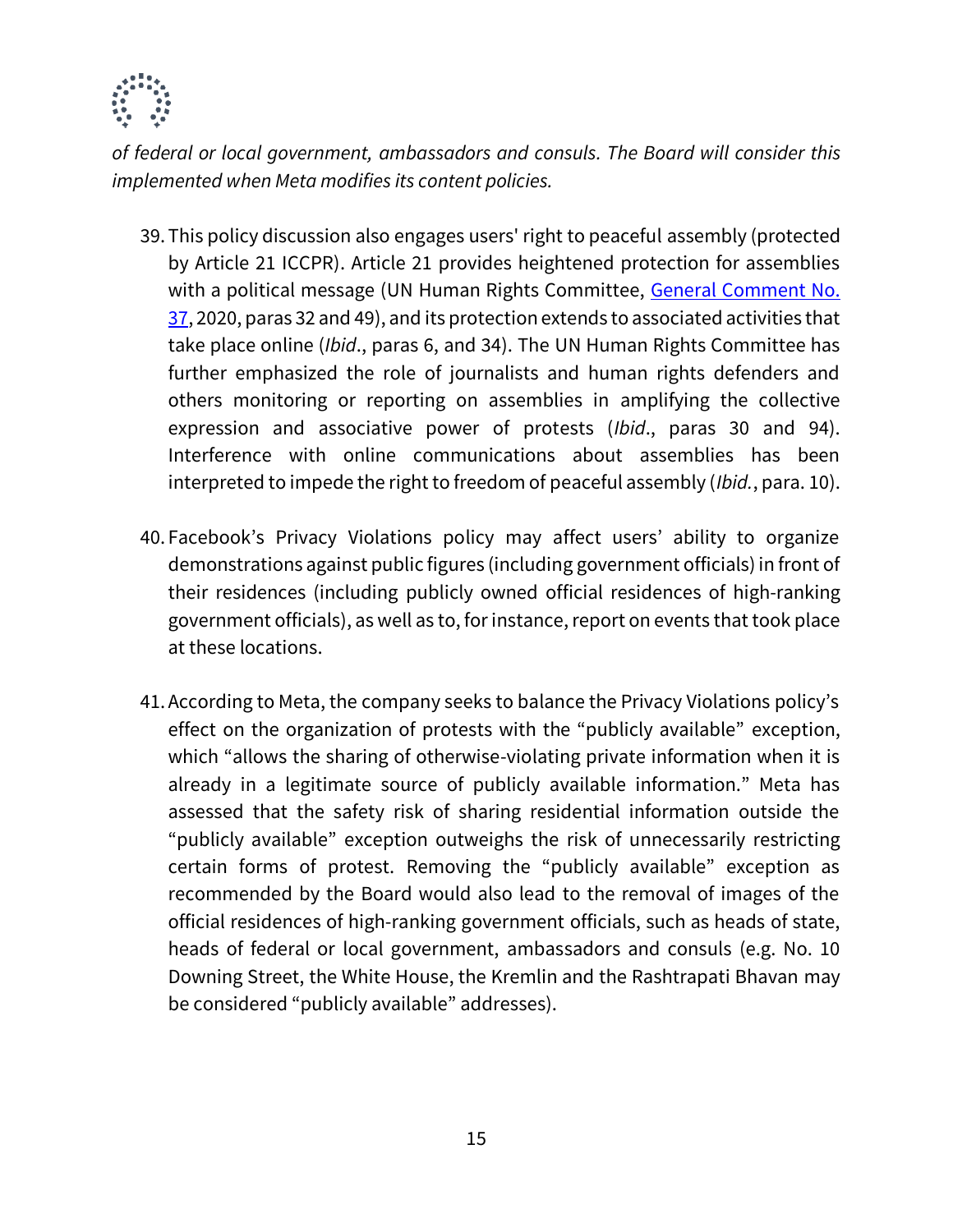

- 42. Social media is instrumental in the organization of protests, and also in publicizing their messages and reactions to them. Given the reliance on digital platforms of those who participate in protests, restrictions to the dissemination of relevant information for protest organization should be carefully considered. On the other hand, the Board notes that restricting the sharing of residential information, specifically, does not affect users' ability to organize protests, on social media, in public venues, in front of public institutions that are not residences, and at the target of the protest's place of work.
- 43.When the protest under organization targets official residences of government officials, i.e., publicly owned residences of heads of state, governors, mayors, ambassadors, consuls and other high-ranking authorities, where they conduct work-related functions (e.g., 10 Downing Street, the White House, the Kremlin, the Casa Rosada, the Rashtrapati Bhavan), risks to the targeted person's privacy and safety may be substantially lower. Due to the public interest nature of their activities, high-ranking government officials may generally be expected to tolerate lower levels of privacy, especially at their place of work, and to receive heightened protection by security personnel. High-ranking government officials may have access to state security, which could mean risks to safety in a context of protest would also be much less significant.
- 44. The Board decided, however, to issue a recommendation for Meta to allow the organization of protests at publicly owned official residences – and not private residences of government officials. The Board reached this decision due to the higher risks to privacy and safety of public authorities and other people living at the same building if Meta allows the organization of protests more broadly. During the pro-democratic protests in 2019 in Hong Kong, for example, doxing was weaponized against different groups of people, including public officials, which led to mass harassment and intimidation of officials and their families. Law enforcement officers and pro-establishment figures may have more institutional power and protection to cope with doxing, but the example shows that harm can result from the sharing of private residential information even of public officials. As further explained below, the Board found that Meta's human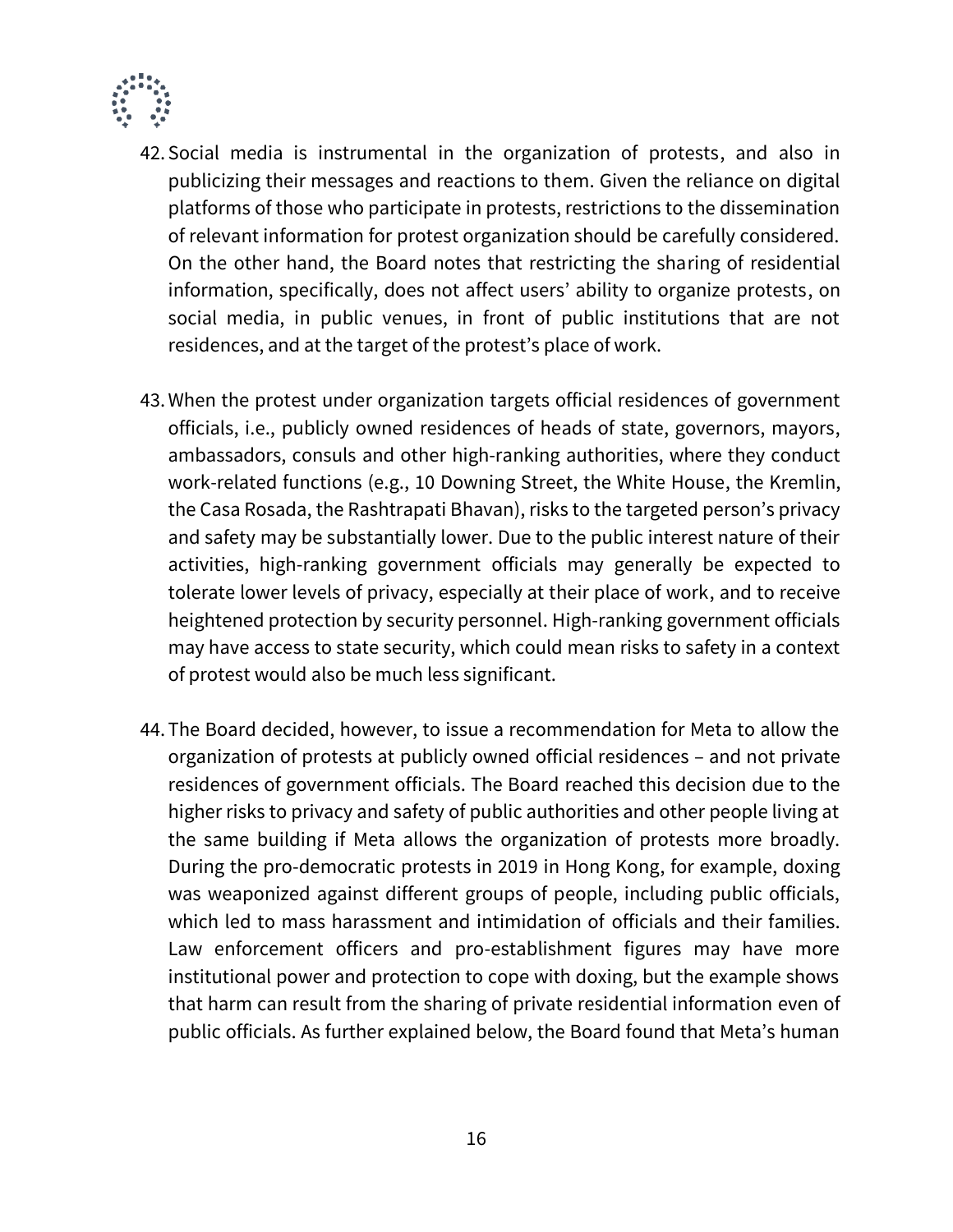

rights responsibilities, which are different from those of a state, point towards a narrow exception to the Privacy Violations policy for the organization of protests.

- 45.As an alternative to its recommended approach, the Board discussed whether it should recommend that Meta allow the publication of private addresses and residential imagery for the organization of protests more broadly, or to only allow it if the protests target a public figure who is not a minor.
- 46. The Board notes, however, that non-official addresses, even if occupied by a government official, do not necessarily have access to state security to protect in the event of a protest. Additionally, Meta's definition of "public figures" is quite broad and extends far beyond politicians to potentially encompass vulnerable citizens including journalists, election officials, abortion providers, dissidents from political orthodoxy, and human rights defenders, to name a few. By being more permissive towards the organization of protests at private residences, Meta would expose people both on and off the company's platforms to an increased risk of harm. The company is in no position to attempt to distinguish between worthy and unworthy targets of residential protest.
- 47. The right to peaceful assembly may be restricted on a number of grounds, including the protection of the rights and freedoms of others, which "may relate to the protections under the Covenant or other human rights of people not participating at the assembly" (UN Human Rights Committee, General Comment No. 37, 2020, para. 47). Rights that may be claimed by non-participants affected by an assembly include, among others: the right to privacy (protected by Article 17 of the ICCPR); the right to liberty and security of person (Article 9 of the ICCPR); and the right to freedom of movement (Article 12 of the ICCPR).
- 48. The Board agrees that the Privacy Violations policy is necessary for the protection of privacy and safety of people both on and off Meta's platforms, notwithstanding its potential to limit the organization of some categories of protest. In this regard, the Human Rights Committee acknowledged that, while gatherings in private spaces fall within the scope of the right of peaceful assembly (UN Human Rights Committee, *Giménez v. Paraguay*,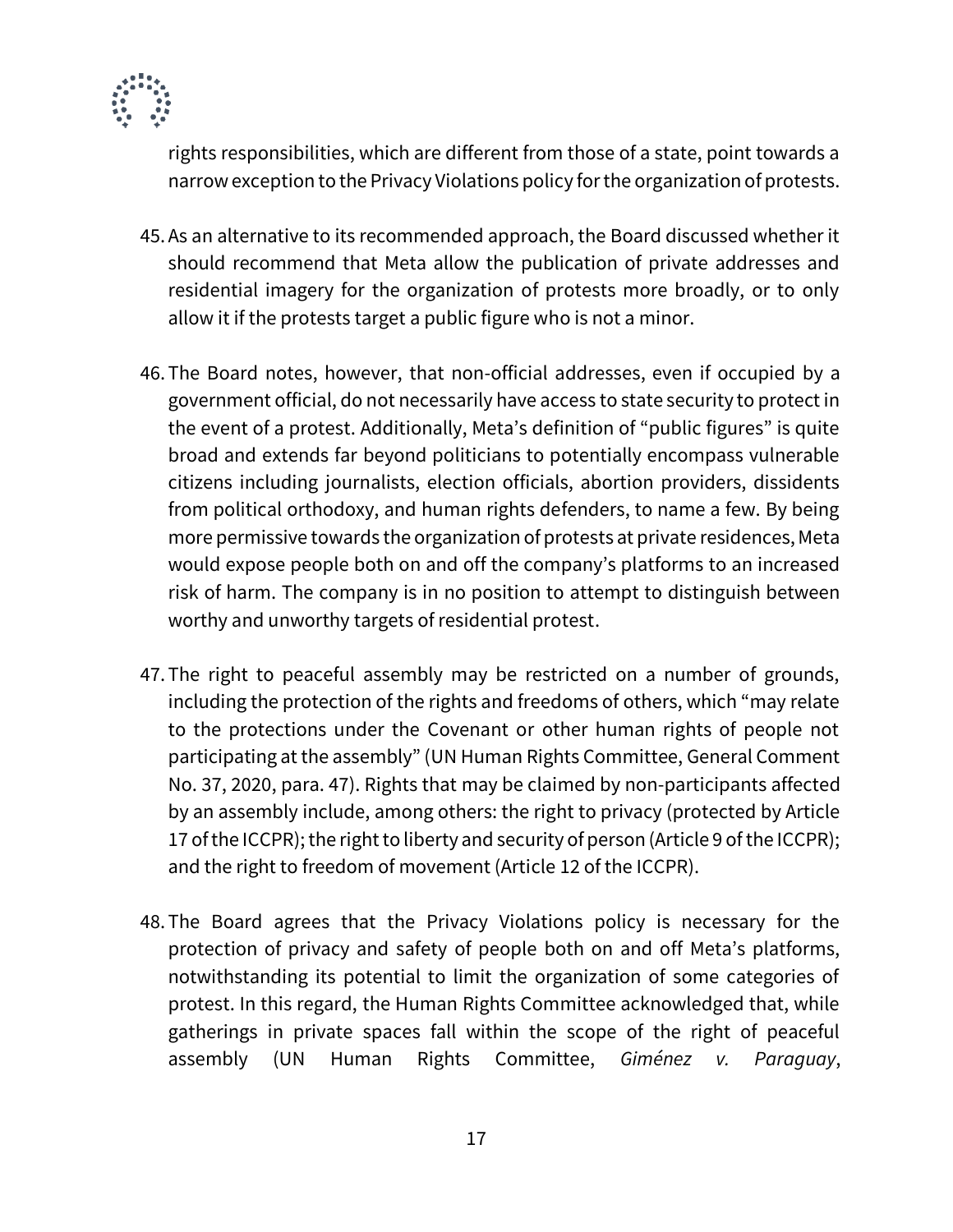

[CCPR/C/123/D/2372/2014,](https://undocs.org/en/CCPR/C/123/D/2372/2014) 2018, para. 8.3), "the interests of others with rights in the property must be given due weight" (UN Human Rights Committee, General Comment No. 37, 2020, para. 57).

- *49.* From a regional comparative perspective, the Board notes case *Alkaya v. Turkey* (2012), where the European Court of Human Rights found that the failure of the state in protecting a famous person whose address was published in a newspaper violated the right to privacy. Similarly, in *Frisby v. Schultz* (487 U.S. 484, 1988), the U.S. Supreme Court upheld a municipal ordinance prohibiting residential picketing in light of the substantial public interest in protecting "the privacy all citizens enjoy within their own walls."
- 50.According to the UN Human Rights Committee, the extent to which restrictions may be imposed on peaceful assemblies depends on considerations such as "whether the space is routinely publicly accessible" and/or "whether participants have other reasonable means to achieve the purpose of the assembly, in accordance with the sight and sound principle" – that is, within "sight and sound" of their target (UN Human Rights Committee, General Comment No. 37, 2020, para. 57). Generally, in cases where people are prevented from holding assemblies in privately owned places, the rights of the property owner must be considered when assessing the necessity of a restriction on freedom of peaceful assembly. Freedom of assembly should prevail where there is no adequate alternative public space that would allow an assembly to take place in sight and sound of its intended audience and if the owner's right to enjoyment of their private property will not be significantly disrupted.
- 51. This type of assessment that is required of state authorities is something that content reviewers may not be able to fully accomplish, especially due to lack of contextual information about the protest under organization, its location and the availability of alternative spaces for the peaceful assembly to take place. If Meta adopts a broad policy exception on Facebook and on Instagram to allow the organization of protests at private residences, the lack of sufficient information available to content reviewers may result in frequent enforcement errors.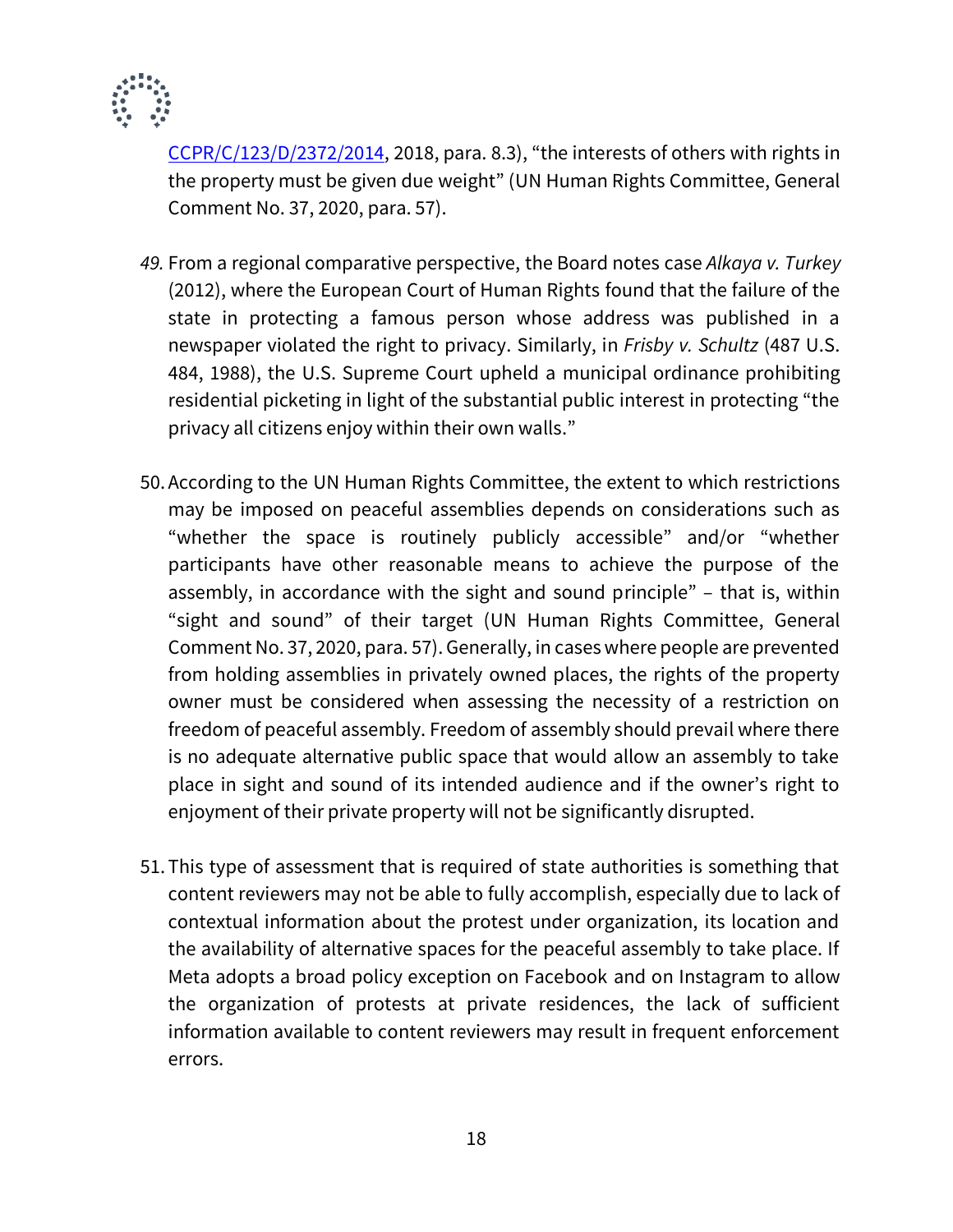

- 52.Additionally, the Board finds it important to distinguish the standards described in the paragraphs above, which are applicable to states under international human rights law, from those that should be applicable to Meta, as a private company engaged in content moderation on social media. A company generally prohibiting the organization of protests at private residences on its platforms is not the same as a state forcibly preventing the peaceful assembly from taking place at a specific location. The protest may still be organized with the aid of other digital and offline tools. Moreover, allowing the sharing of private residential information on Facebook and on Instagram in a context of protest substantially increases the risk of harm, which would place Meta in a position of potentially contributing to adverse human rights impacts.
- 53. Finally, it may be argued that a protest organized to happen at someone's residence could still achieve its objectives and be in accordance with the sight and sound principle if held at that person's place of work or activity, where risks to their privacy and safety – and that of their neighbors – may be substantially lower.
- 54. Therefore, the Board finds that generally prohibiting the organization of protests at private residences on Facebook and on Instagram – but allowing it at publicly owned official residences of high-ranking government officials – is in line with Meta's human rights responsibilities, in particular to address negative human rights impacts that can arise from its operations (UNGPs, Principles 11 and 13). The Board believes, however, that users may also wish to share addresses and imagery of publicly owned official residences provided to high-ranking government officials for other reasons, such as news reporting, and should be able to do so. This is the reason why the Board does not restrict Recommendation No. 4 above to the organization of protests.

*Recommendation five: Strengthening the role of user consent. Meta should allow the resharing of private residential addresses when posted by the affected user themselves or when the user consented to its publication. Users should not be presumed to consent to*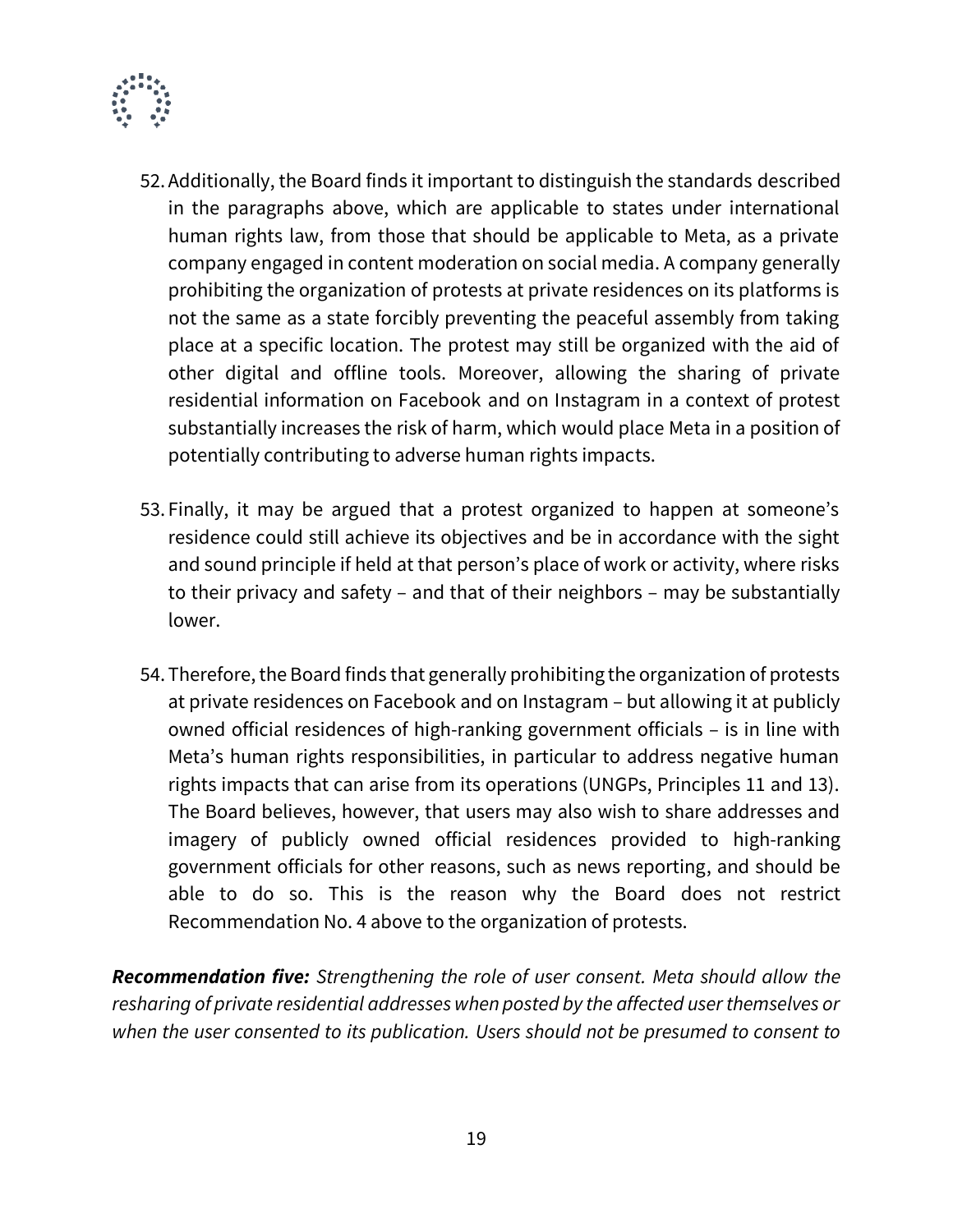

*private information posted by others. The Board will consider this implemented when Meta modifies its content policies.*

*Recommendation six: Strengthening the role of user consent. Users should have a quick and effective mechanism to request the removal of private information posted by others. We will consider this implemented when Meta demonstrates in its transparency reports that user requests to remove their information are consistently and promptly actioned. This recommendation is not applicable to official residences of high-ranking government officials.*

- 55. If Recommendation no. 5 is implemented, the Privacy Violations policy would become better aligned with strong data protection regimes centered around consent, such as the General Data Protection Regulation of the European Union (GDPR). The Board understands the GDPR to be a good standard for Meta to consider when assessing consent, as well as collecting and processing data, both of EU and non-EU users, due to the greater protection it provides to the privacy of data subjects. Most times when a user is posting someone else's details – and not simply resharing it – it likely is not with their explicit consent. However, there are cases where the user presumptively consented to their information being shared but the content ends up being removed under the Privacy Violations policy. When assessing whether consent was provided by users, Meta should make sure content reviewers are also able to determine whether the consent provided is authentic – that is, provided by the actual owner of a given account or Page.
- 56.Meta explained to the Board that a broader policy exception on consent was not warranted because an individual's sharing of private information in their own post could still be reshared abusively by others, depending on the circumstances. When questioned about this policy exception during the Policy Advisory Opinion roundtables, a number of stakeholders explained it is fairly common for users to share their own private information for particular purposes (e.g., asking for information about something) in specific spaces (e.g., groups on Facebook) and end up losing control over their personal data. Moreover, it is difficult for a content moderator to evaluate the presence of consent, and the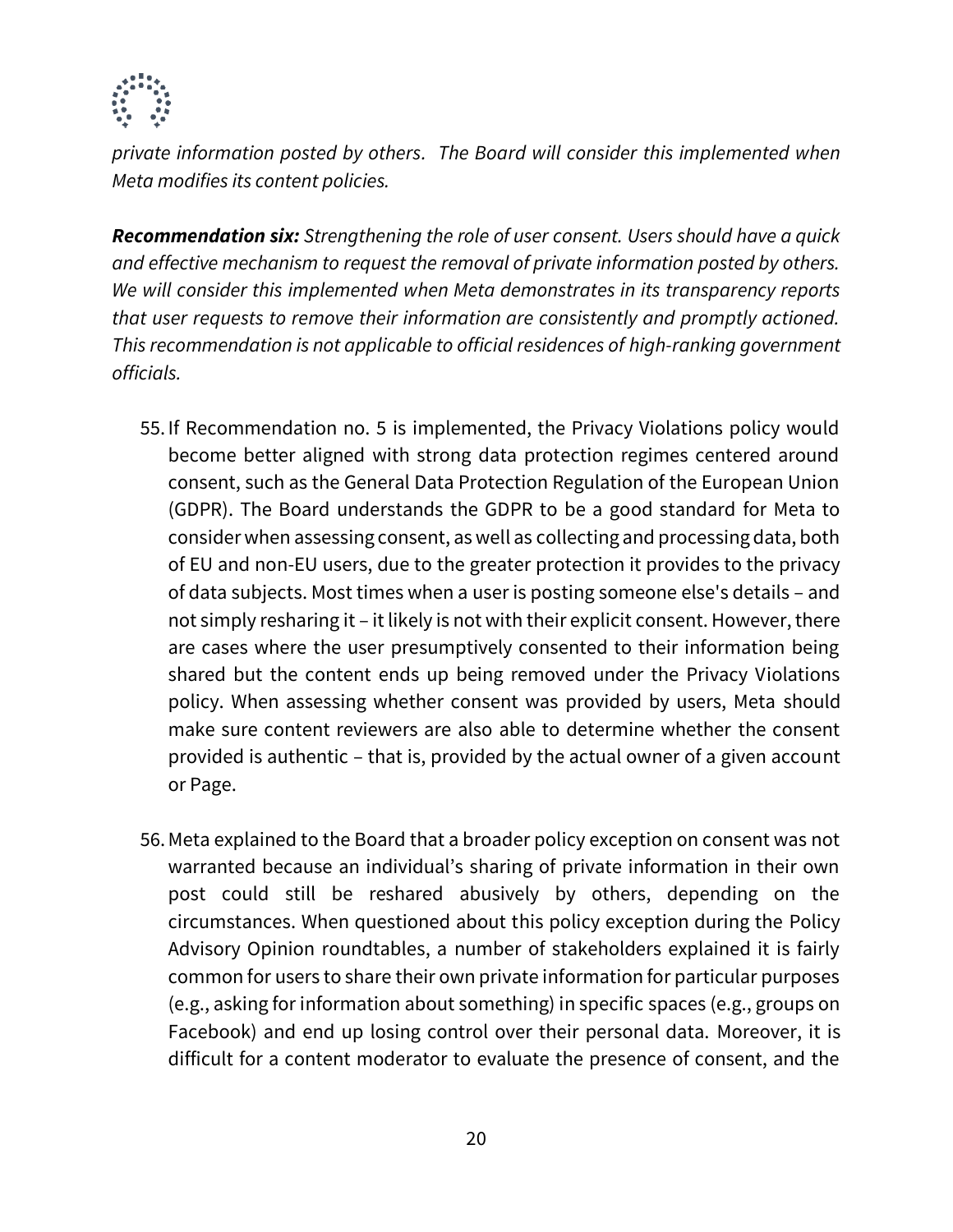

boundaries of or changes to that consent. However, the Board believes that the malicious resharing of private information and the enforcement challenges mentioned above could be addressed by a privacy feature allowing users to withdraw their consent, as per Recommendation no. 6 above.

*Recommendation seven: Improving the clarity of the rules. Meta should better explain, in the text of Facebook's Privacy Violations policy, when disclosing the city where a residence is located will suffice for the content to be removed, and when disclosing its neighborhood would be required for the same matter (e.g., by specifically referencing the population threshold at which sharing only the city as part of the content will no longer be considered violating). The Board will consider this implemented when Meta modifies its content policies.*

*Recommendation eight: Improving the clarity of the rules. Meta should explain, in the text of Facebook's Privacy Violations policy, its criteria for assessing whether the resident is sufficiently identified in the content. The Board will consider this implemented when Meta modifies its content policies.*

*Recommendation nine: Improving the clarity of the rules. The Board reiterates Recommendation No. 1 from case decision 2021-013-IG-UA that Meta should explain to users that it enforces the Facebook Community Standards on Instagram, with several specific exceptions. The Board notes Meta's response to these recommendations. While Meta may be taking other actions to comply with the recommendations, the Board recommends Meta update the introduction to the Instagram Community Guidelines ("The Short" Community Guidelines) within 90 days to inform users that if content is considered violating on Facebook, it is also considered violating on Instagram, as stated in the company's Transparency Center, with some exceptions. Meta should also provide a link to the Privacy Violations Community Standard in the language of the Community Guidelines. The Board will consider this implemented when Meta modifies its content policies.*

57. The Recommendations above are intended to better align Facebook's Privacy Violations policy and Instagram's Community Guidelines with ICCPR Article 19, para. 3's standards of clarity and accessibility.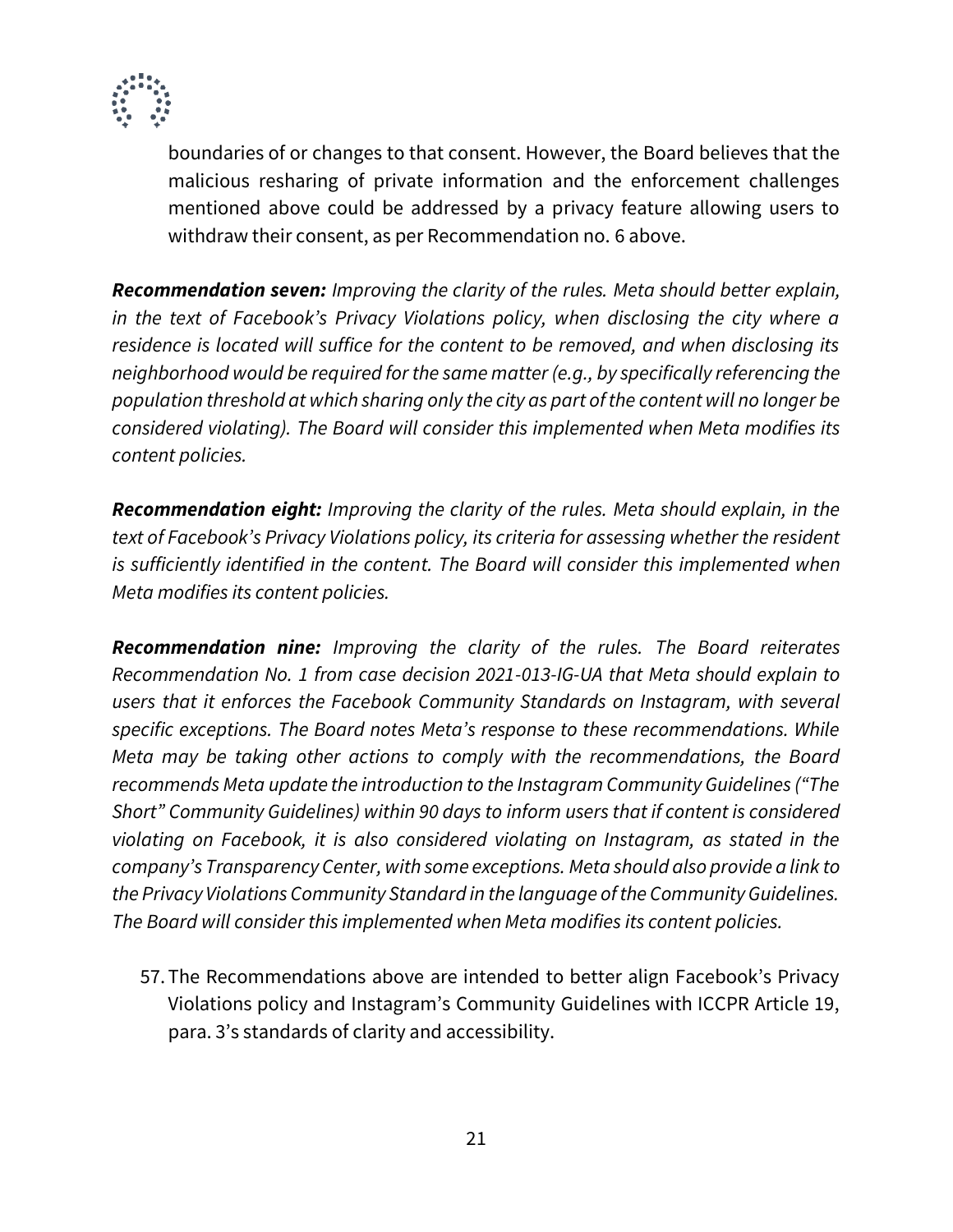

- 58. The Board agrees that the prohibition of the sharing of personal addresses seems fairly clear to Facebook's users. The ban on "imagery that displays the external view of private residences", on the other hand, introduces a list of criteria that may seem unclear to users - "The residence is a single-family home, or the resident's unit number is identified in the image/caption"; "The city/neighborhood or GPS pin (for example, a pin from Google Maps) are identified"; "The content identifies the resident(s)"; and "That same resident objects to the exposure of their private residence, or there is context of organizing protests against the resident (This does not include embassies that also serve as residences)." For example, Meta should better explain when disclosing the city where a residence is located will suffice for the criteria to be fulfilled, and when disclosing its neighborhood would be required for the same matter.
- 59.Additionally, Meta should explain its criteria for assessing whether the resident is identified in the content. For example, Meta should clarify whether the person's full or partial name needs to be disclosed, together with their residential information, or whether their photo and/or a more general description or reference by inference would suffice. In small towns, referring to someone's profession may be sufficient for identification, whereas this might not be the case in bigger cities. Inference may also create risk for a person whose identity is not disclosed, e.g. "The person who certified this election result lives at X address" or "The woman who accused X of sexual assault lives at this house [+ image]."
- 60.Under the current version of Instagram's Community Guidelines, users should not post "personal information meant to blackmail or harass someone." The Board notes that this section of the Community Guidelines do not include a link to Facebook's Privacy Violations policy. However, in its exchanges with the Board, Meta explained that "there are no differences" in how the Privacy Violations policy applies to Instagram, compared to Facebook. The Board believes that this is not clear to users, who may not be aware that Facebook's Privacy Violations policy applies to content they post on Instagram.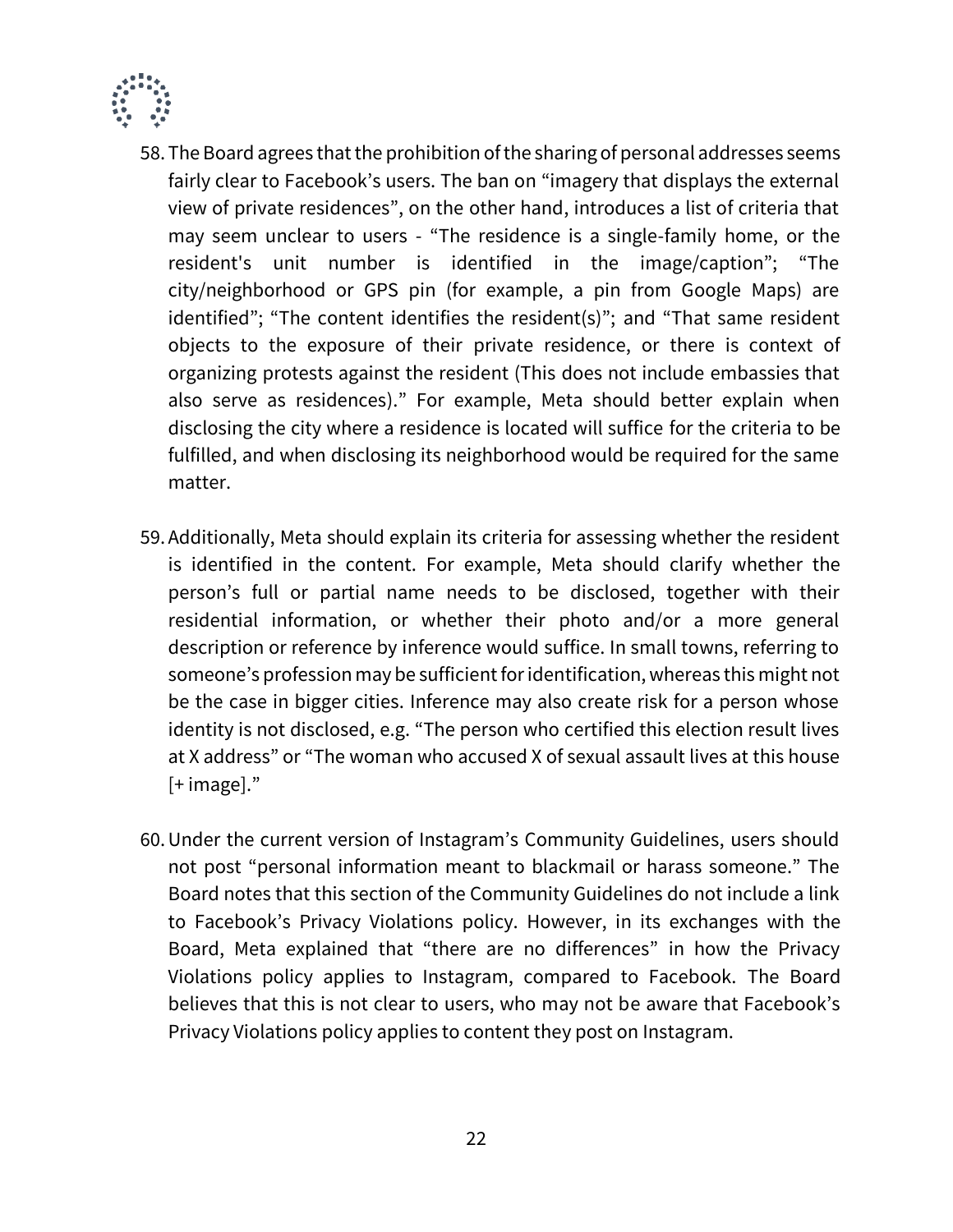

61. In previous exchanges with Meta, the Board has already recommended that the company clarify the relationship between Instagram's Community Guidelines and Facebook's Community Standards, since Meta repeatedly explained the latter are applicable to Instagram. Adding links in the Community Guidelines to sections of the Community Standards does not sufficiently address the problem and may generate confusion as to what rules are in force on Instagram. Therefore, the Board suggests that, for the sake of clarity and consistency, Meta should explain to Instagram users that, if content is considered violating on Facebook, it is also considered violating on Instagram. Where applicable rules differ, Meta should also make it clear to users.

## **4.2 Recommendations on Enforcement**

*Recommendation ten: Responding more quickly to situations of increased risk. Meta should let users reporting content that may violate the Privacy Violations policy provide additional context about their claim. The Board will consider this implemented when Meta publishes information about its appeal processes that demonstrate users may provide this context in appeals.*

*Recommendation eleven: Responding more quickly to situations of increased risk. Meta should create a specific channel of communications for victims of doxing (available both for users and non-users) that may be easily accessed, allow the victim to explain in detail their situation and risks the content creates for them, and prompt swift action from the company. Additionally, Meta could provide financial support to organizations that already have hotlines in place. Meta should prioritize action when the impacted person references belonging to a group facing heightened risk to safety in the region where the private residence is located. The Board will consider this implemented when Meta creates the channel and publicly announces how to use it.* 

*Recommendation twelve: Responding more quickly to situations of increased risk. Meta should consider the violation of its Privacy Violations policy as "severe," prompting temporary account suspension, in cases where the sharing of private residential information is clearly related to malicious action that created a risk of violence or harassment. The Board will consider this implemented when Meta updates its*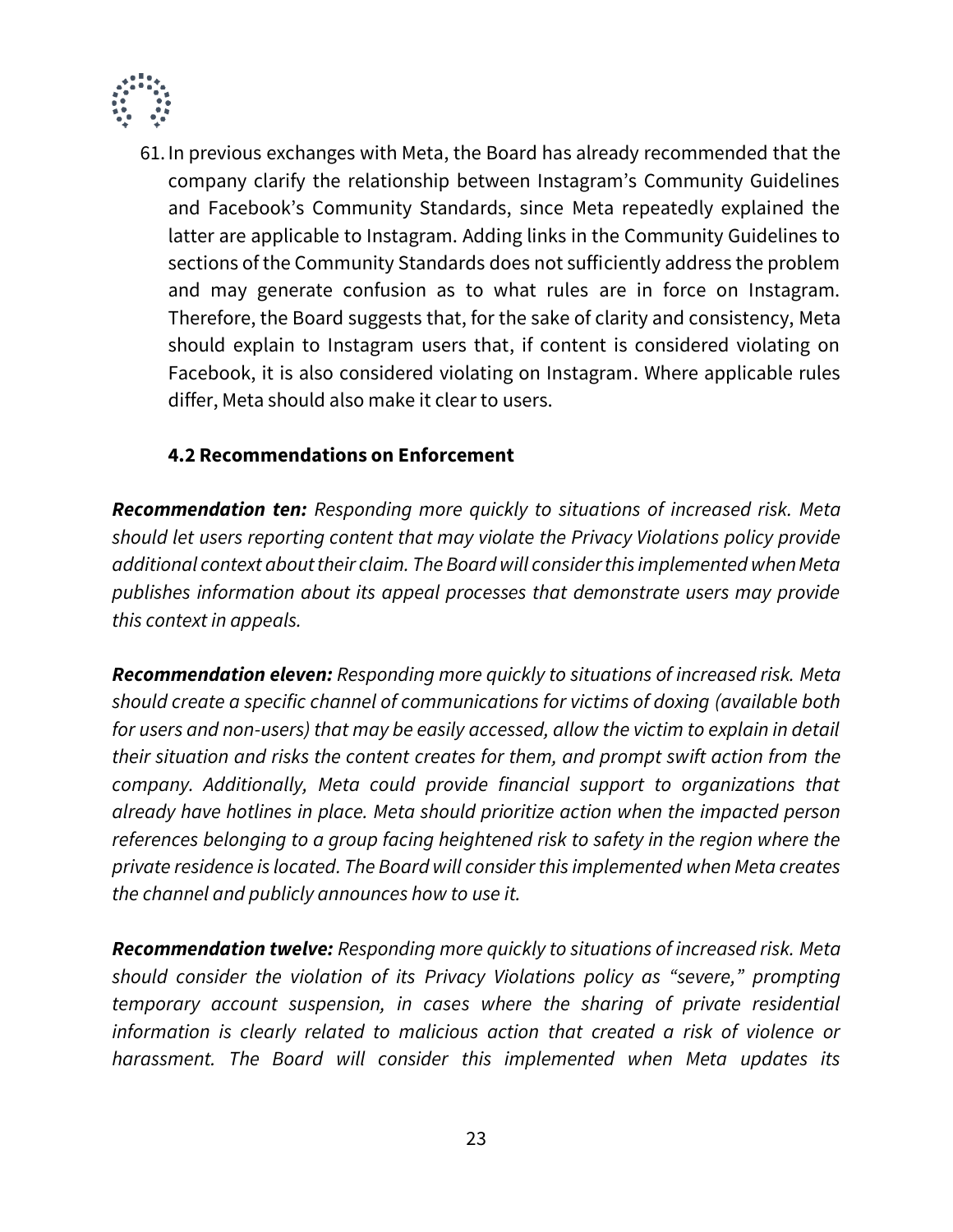

*Transparency Center description of the strikes system to make clear that some Privacy Violations are severe and may result in account suspension.*

- 62.Doxing may disproportionately affect members of vulnerable groups, such as women and children (UN General Assembly, Resolution **A/RES/75/176**, 2020, item 7(i)). In 2018, a number of UN special procedures and independent expert[s issued](https://www.ohchr.org/EN/NewsEvents/Pages/DisplayNews.aspx?NewsID=23921)  [a public statement](https://www.ohchr.org/EN/NewsEvents/Pages/DisplayNews.aspx?NewsID=23921) noting that doxing can be a form of gender based harassment and violence. Women journalists and human rights defenders are especially susceptible to this form of pressure. LGBTQIA+ people, as well as racial, political, religious and other minorities, are also disproportionally affected by different forms of online harassment due to discrimination and prejudice, as evidenced in the two reports commissioned by the Board (see section 3.1. above). This is not to say they are the only potential victims. Such privacy infringements may make online spaces challenging for users to safely engage in, undermining their freedom of expression, as well as a range of other rights depending on the context.
- 63. In exchanges with the Board, Meta explained that when content moderators perceive an "immediate risk of harm," they escalate content to expert internal teams that work with law enforcement. This means that moderators, who may be external contractors, are provided with criteria to identify situations of "immediate risk of harm" and may send content to Meta's teams on this basis. The Board believes that Meta should be able to act promptly and firmly when the sharing of private residential information targets members of groups that are at a heightened risk of harm (women, children, LGBTQIA+, racial, religious, and political minorities, as well as journalists and human rights defenders) in the region where the attack takes place. By implementing Recommendation no. 10, Meta will allow users to provide context that may help content moderators identify increased risk situations more accurately. By implementing Recommendation no. 11 the Board believes that Meta would be able to identify cases involving increased risk more quickly, to act upon the content before more harm is caused and escalate it to law enforcement when necessary/possible.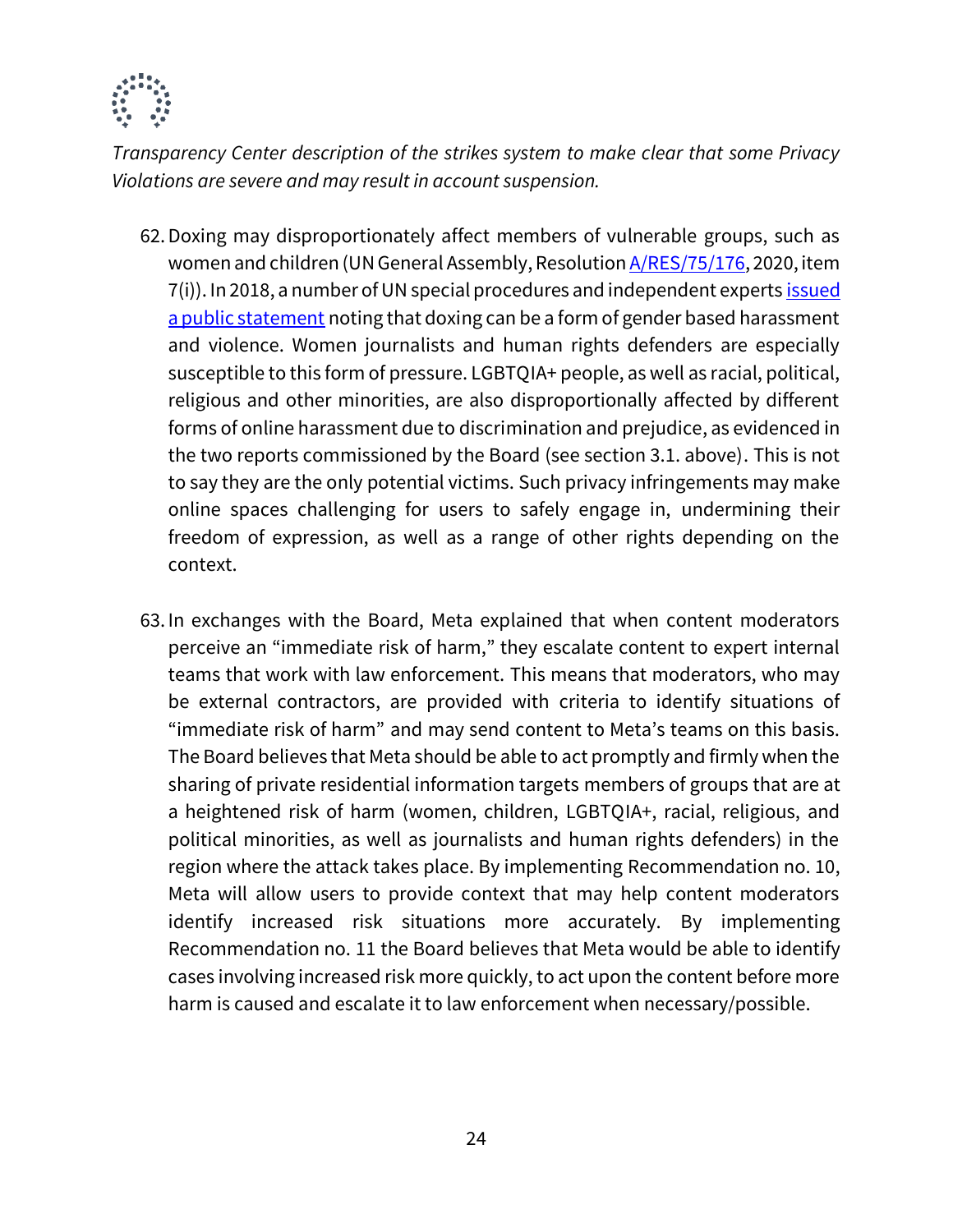

64. In exchanges with the Board, Meta explained that violations of the Privacy Violations policy result in a standard strike (i.e. not "severe"). By implementing Recommendation no. 12, the Board believes that Meta would be able to prevent the escalation of doxing campaigns more efficiently.

*Recommendation thirteen: Reversing enforcement errors. Meta should give users an opportunity to remove or edit private information within their content following a removal for violation of the Privacy Violations policy (i.e., a threat of harm is present, but the story could be allowed on the platform if the image of residence or other information, such as the address, the city/neighborhood, GPS pin, or the name and picture of the resident was removed). The company could issue a notification of the violation and give the user a short deadline for them to act on the content, during which the content should be made temporarily unavailable. If the user removes/edits the private residential information out of the content within the deadline, the temporary block on the content would be lifted. If not, then the content would remain blocked. The Board will consider this implemented when Meta publishes information about its enforcement processes that demonstrates users are notified of specific policy violations when content is removed and granted a remedial window before the content is permanently deleted.*

65. The Board acknowledges that implementing the preceding recommendation may require time and the allocation of a reasonable amount of resources but could be an effective way of reversing enforcement errors and reducing its impact in the circulation of non-violating content on Meta's platforms, protecting users' right to share and receive information. Additionally, the Board believes that this recommendation would reduce the risks of Meta interfering with journalists' coverage choices, since they would be able to edit affected content after it was found to violate the Privacy Violations policy. The effectiveness of this recommendation depends, however, on Meta being properly resourced to act swiftly when reassessing the content after the user has edited it.

*Recommendation fourteen: Reversing enforcement errors. Meta should let users indicate in their appeals against content removal that their content falls into one of the exceptions to the Privacy Violations policy. The Board will consider this implemented*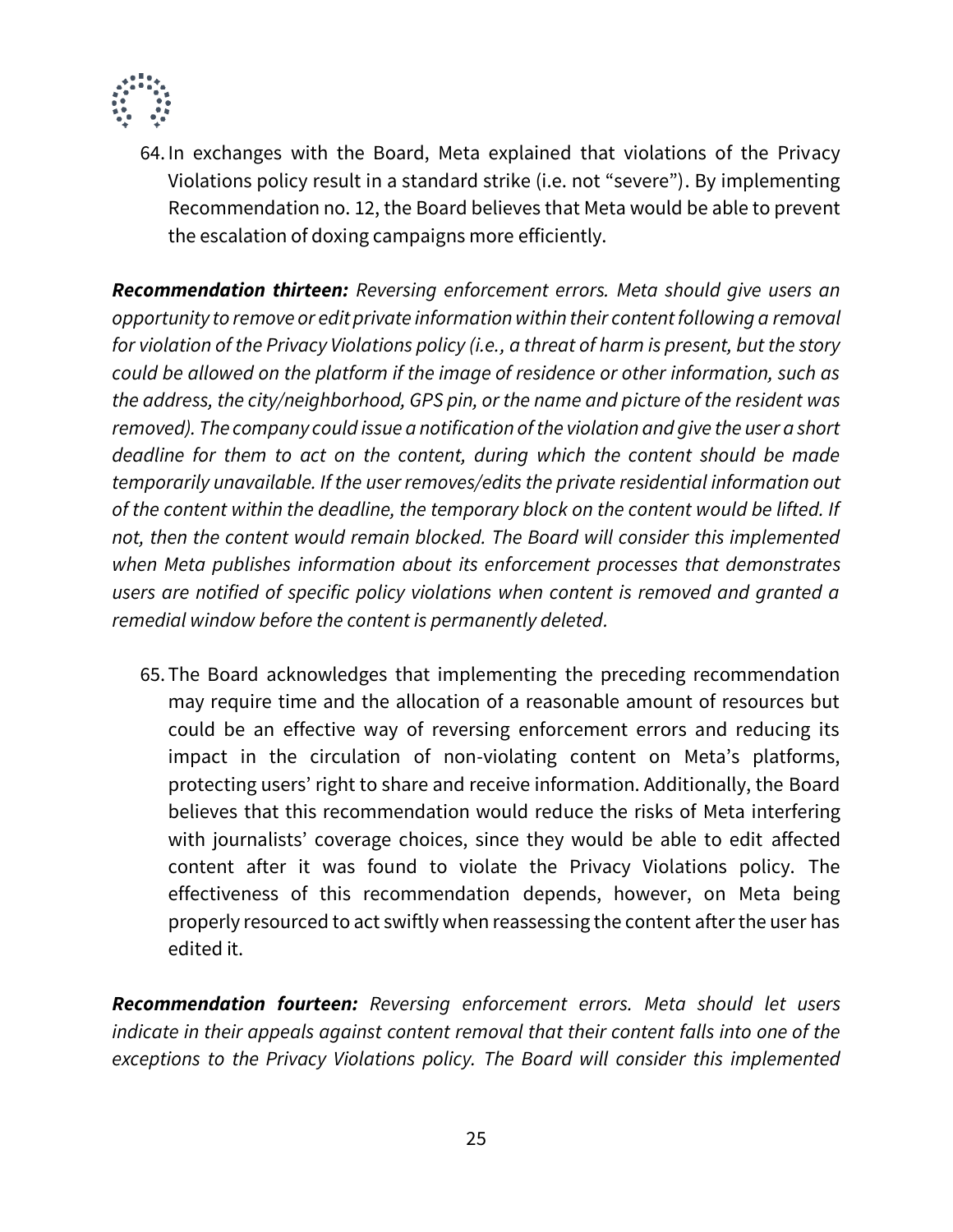

*when Meta publishes information about its appeal processes that demonstrates users may provide this information in appeals.*

66. The Board recommended in case decision [2021-005-FB-UA](https://oversightboard.com/decision/FB-RZL57QHJ/) that Meta "let users indicate in their appeal that their content falls into one of the exceptions to the Hate Speech policy." The Board recommends that this reform should also apply for users who violated the Privacy Violations policy and would like to appeal Meta's decision. This would provide the company with additional context for reversing enforcement errors.

## **4.3 Recommendations on Transparency**

*Recommendation fifteen: Improving enforcement transparency. Meta should publish quantitative data on the enforcement of the Privacy Violations policy in the company's Community Standards Enforcement Report. The Board will consider this implemented when Meta's transparency report includes Privacy Violations enforcement data.*

- 67. In its exchanges with the Board, Meta claimed error rates for enforcement of the Privacy Violations policy are generally consistent with error rates in other policy areas, but did not provide data. The company also explained that it does not use automation to flag and/or automatically remove new pieces of content that may violate the Privacy Violations policy. However, Meta mentioned that automated tools "operating in other policy areas sometimes pick up content that is subsequently removed by human reviewers for privacy violations." Most content removed under the Privacy Violations policy is currently reported by users, but Meta is "exploring the possibility of building out automated enforcement."
- 68. The Board notes with concern that the Privacy Violations policy is not included in Facebook's Community Standards Enforcement Reports and advises that Meta increase user awareness around how this policy is enforced.

*Recommendation sixteen: Improving enforcement transparency. Meta should break down data in its transparency reports to indicate the amount of content removed following privacy-related government requests, even if taken down under the Privacy*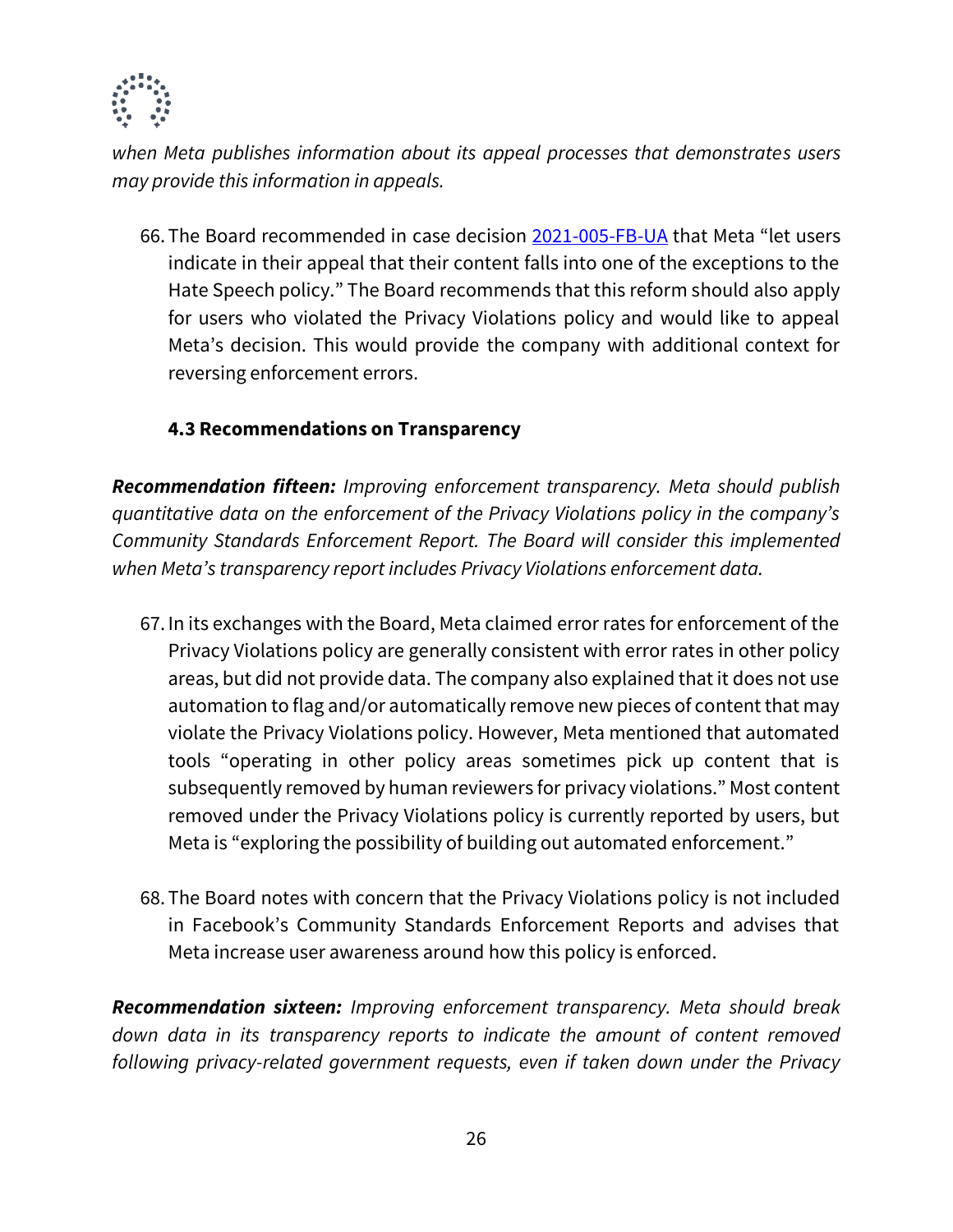

*Violations policy and not under local privacy laws. The Board will consider this implemented when Meta's transparency reporting includes all government requests that result in content removal for violating the Privacy Violations policy as a separate category.* 

69.Additionally, the Board finds that the existing policy on reporting takedowns prompted by government requests, in the context of Community Standards enforcement, does not provide sufficient information about their nature and may artificially diminish statistics related to government interference in users' speech.

*Recommendation seventeen: Improving enforcement transparency. Meta should provide users with more detail on the specific policy of the Privacy Violations Community Standard that their content was found to violate and implement it across all working languages of the company's platforms. The Board will consider this implemented when Meta publishes information and data about user notifications.*

70. Finally, the Board recommended in case decisions [2020-003-FB-UA](https://oversightboard.com/decision/FB-QBJDASCV/) and [2021-](https://oversightboard.com/decision/FB-S6NRTDAJ/) [002-FB-UA](https://oversightboard.com/decision/FB-S6NRTDAJ/) that Meta should give users more detail on the specific parts of the Facebook Hate Speech Community Standard that their content violated, so they can behave accordingly. The Board found that this recommendation should also apply for Meta's communications with users that violated the Privacy Violations policy by posting private residential addresses and/or imagery. This would also contribute to increasing transparency around the enforcement of these rules and help educating users on the Privacy Violations policy.